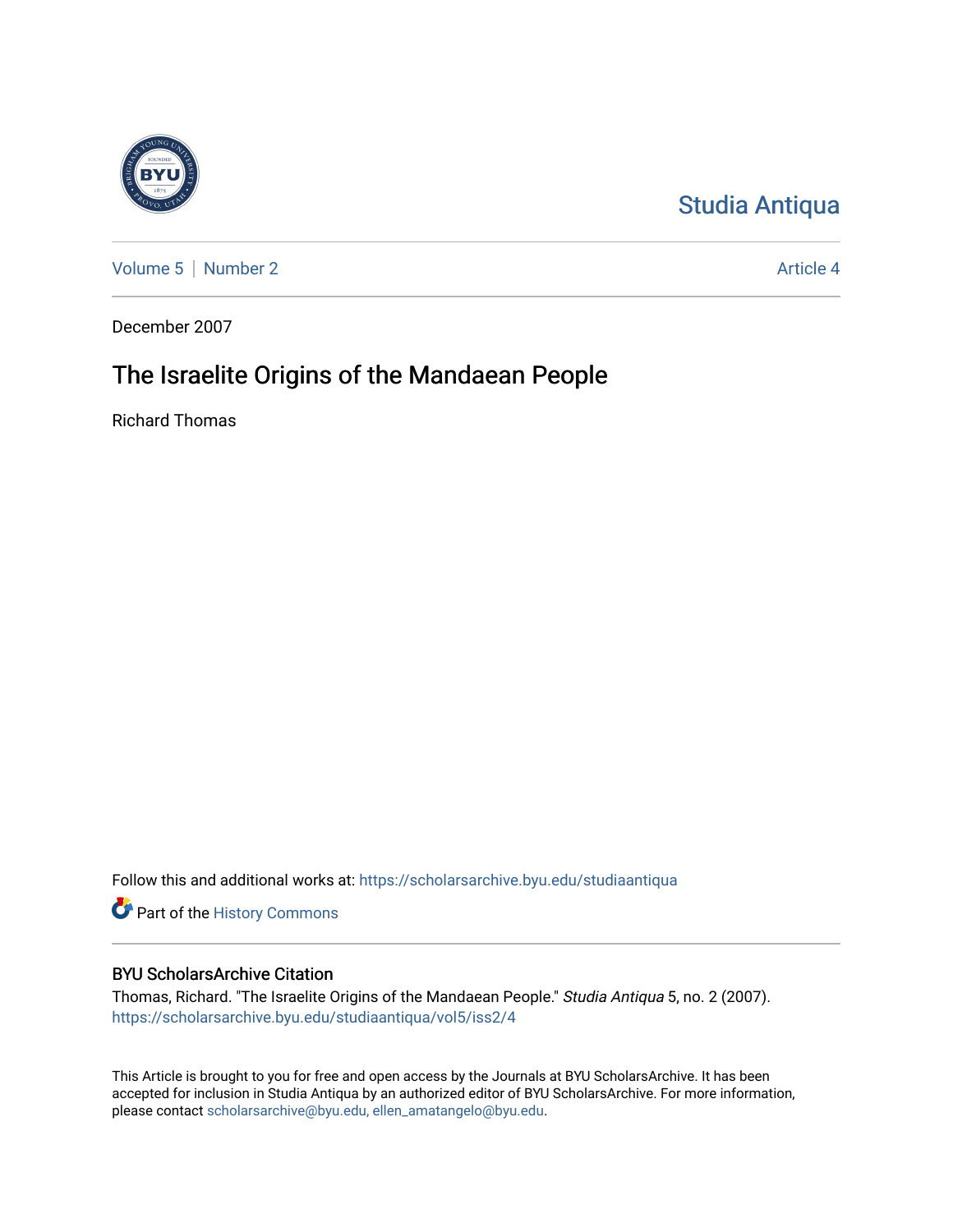## The Israelite Origins of the Mandaean People

Richard Thomas

ON the banks of the Euphrates River exists a small community of faithful<br>known as the Mandaeans. In their own language, derived from Aramaic, the word mandayye, from which they take their name, means "gnostic."<sup>1</sup> The religious practices of these people, which dominate most aspects of their lives, are the last remaining traces of ancient gnosticism in the world today.<sup>2</sup> The origin of the Mandaeans is much debated, and it will be the focus of this paper. The Mandaeans claim that their ancestors came from Judea and originally practiced complex baptismal ordinances, the focal point of their religion, on the Jordan River. They claim that soon after the start of the Common Era, they were persecuted by the Jews and left Palestine, in a mass exodus of around 60,000 individuals, to eventually settle on the Euphrates and Tigris rivers. There they have stayed, according to their oral tradition and their written record, for nearly two millennia.

They are relatively few in number (commonly estimated to be less than 15,000<sup>3</sup> ), and they do not seem to have played a very important role in the shaping of world history. However, understanding the origin of this group can lead to a better understanding of the religious makeup and practices of Judea at the dawn of Christianity. In the course of this paper, I will show that there is evidence which links the origin of Mandaeism very closely to Judea and the pre-Christian sectarian, or non-Jewish, sects centered on the Jordan River which preserved the heritage of the preexilic Israelite temple cult. Though I will not be able to conclusively show this to be the case, I believe that the evidence which I will present will show the above stated thesis to be a strong possibility.

Richard Thomas graduated from BYU in April 2006 with a degree in history. He is studying Greek and Hebrew and is planning to continue biblical studies in graduate school.

<sup>1</sup>. Kurt Rudolph, Mandaeism (Lieden: Brill, 1978), 29.

<sup>2</sup>. Rudolph, Mandaeism, 1. This is considered a fact among all scholars of Mandaeism.

<sup>3</sup>. Rudolph, Mandaeism, 1.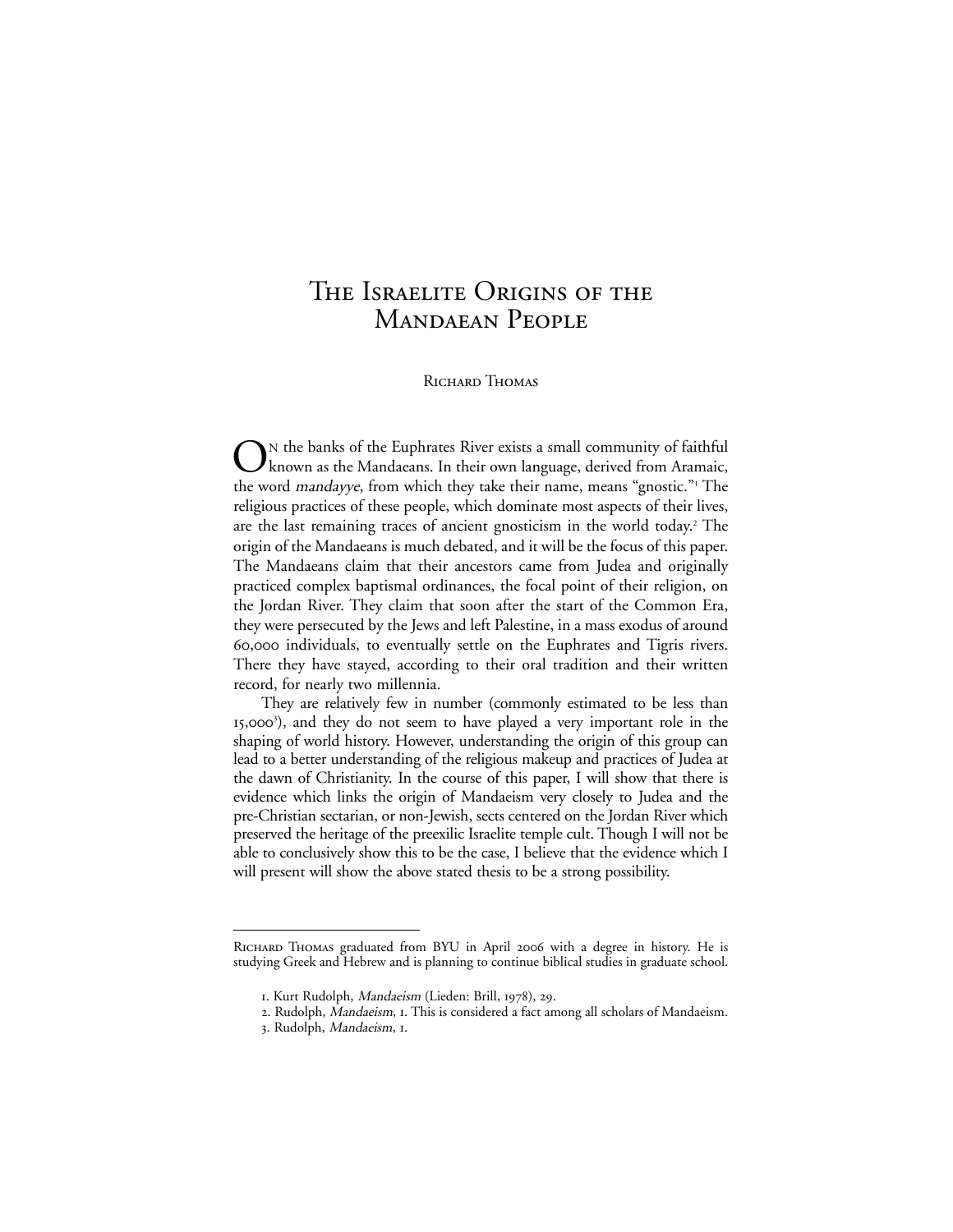In order to accomplish this, first I will cover the Mandaeans in general, discussing aspects of their religion, ordinances, record, and tradition. Then I will show how they are Gnostic in origin. I will examine early Christianity, Judaism, and heterodox sectarian Judaism, pointing out aspects of these religions that have parallels in Mandaeism. I will also identify the Nasarenes, the group from which the Mandaeans most probably originated. In order to show the beliefs of these early Mandaeans, I will examine John the Baptist and his group, which likely are the same group as the Nasarenes. Lastly, I will show how aspects of this group tie back into the pre-exilic Israelite temple cult beliefs, and show the possibility that some of the traditions of preexilic Israel were preserved by the Nasarenes.

#### **The Mandaeans**

I have selected to review aspects of Mandaeism which are important both for understanding the religion and for the framework of this paper. It is important to understand their ritual, beliefs, and relationship to other traditions which originated in Judea in order to understand the origins of Mandaeism. Fundamentally, Mandaeans are Gnostics. They claim to have a secret knowledge which makes it possible for their souls, after death, to return to the "Worlds of Light" from whence they came. Their gnosis is manifest in a complex series of sayings, ordinances, and rituals which are absolutely necessary for salvation. They have multiple books of scripture which gave them protection as "People of the Book" under Arab rule.<sup>4</sup> Primary among these books is the Ginza, which includes creation myths, underworld journeys, the story of Noah, words of wisdom from John the Baptist, doctrinal poetry, and Old Testament history with a Mandaean twist. According to Mandaean scholar J. Buckley, "The Ginza testifies of a fully developed Mandaean Gnosticism."<sup>5</sup> Other important works of literature include the Haran Gawaita, the Book of John, the Liturgies, and other works.<sup>6</sup> Though the literature preserves the doctrines, beliefs, practices, and traditions of the Mandaeans, it exists in a very confused state. Consequently, there has traditionally been reluctance among scholars to use this literature as a historical source. Recently, however, scholars have examined the texts not for specific historical facts but for traditions which may be based in history.

As previously stated, the Mandaeans have a highly developed Gnostic belief system marked by a strict concept of dualism between the world of

<sup>4</sup>. Sinasi Gunduz, The Knowledge of Life: The Origins and Early History of Mandaeans and Their Relation to the Sabians of the Qur'an and to the Harranians (England: Oxford University Press, 1994), 70, quoting Ginza Right, 15.

<sup>5</sup>. Jorunn Jacobsen Buckley, The Mandaeans: Ancient Texts and Modern People (New York: Oxford University Press, 2002), 12.

<sup>6</sup>. Buckley, The Mandaeans, 13–15.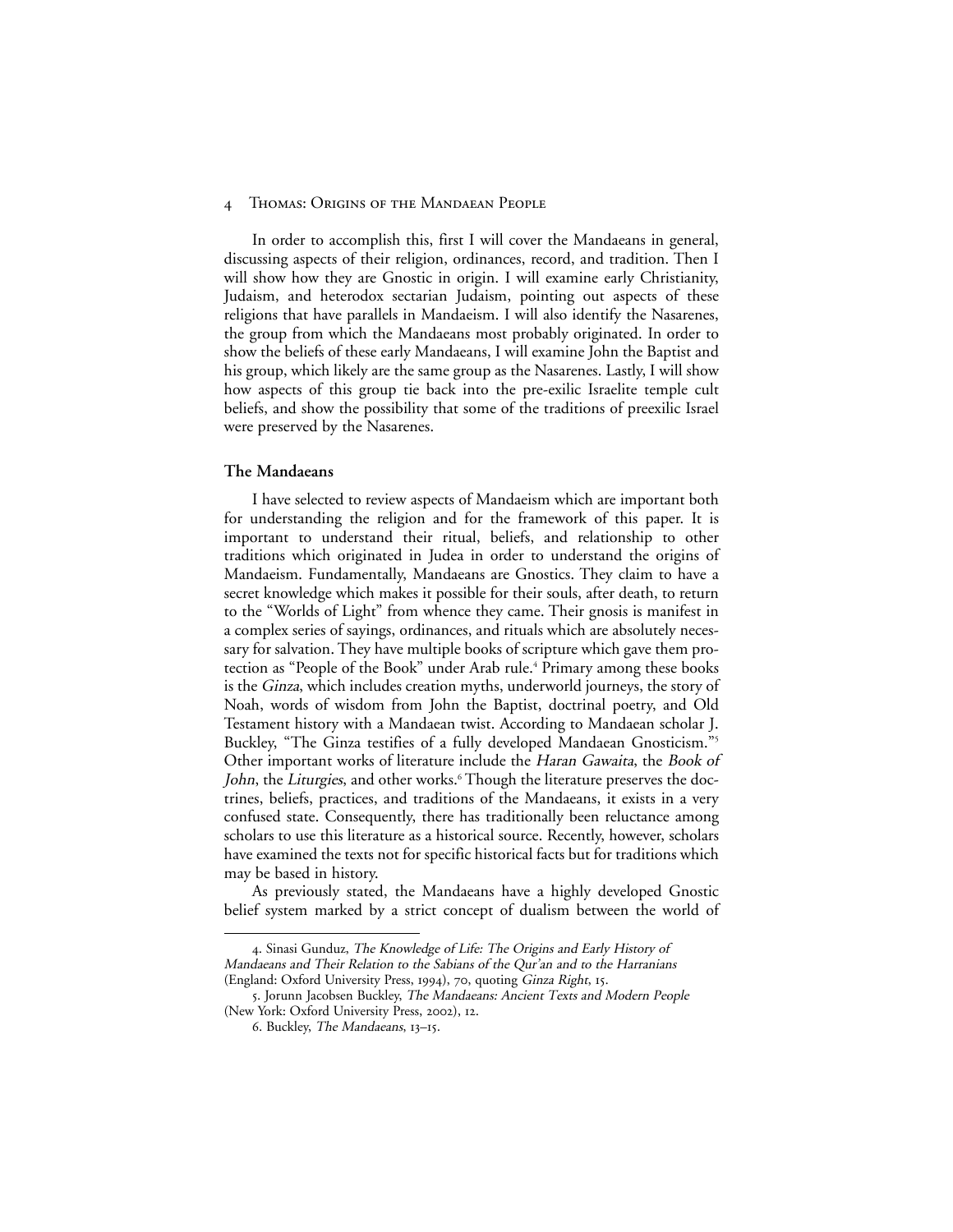light and the world of dark.<sup>7</sup> Their Gnosticism definitely contains eastern influences but is remarkably similar to the Valentinian Gnosticism described by Ireneaus.<sup>8</sup> Their supreme being, the "Great Life," exists in a "Light World" and is surrounded by numerous light beings which emanate from him in a manner that shows a gradual fall from the Great Life to the earthly world.<sup>9</sup> The world was created by the Demiurge, who is the son of Ruha, the female fallen spirit and adversary of light.<sup>10</sup> Ptahil created the human body, but it remained motionless until the preexistent soul of Adam was brought from the Light World by an angelic figure called an uthra and inhabited the body, thus creating human life.11 All of these concepts share remarkable similarities with beliefs held in classical Gnosticism.

In addition to this Gnostic basis, the Mandaeans revere John the Baptist as one of their most important prophets and claim that he was a Mandaean, along with the Old Testament prophets Adam, Abel, Seth, and Enoch. However, they consider Jesus Christ a deceiver. They are decidedly anti-Christian and anti-Jewish, though they conceptualize their origins as stemming from the same tradition as these two religions.12 They believe in the deliverance of the soul at a cosmological day of judgment. Upon death they believe that the soul ascends to the Light World and to the presence of the "Great Life." The ordinances, signing names which they receive, as well as the good deeds of the Mandaean, are requisite to get past the watch-houses of the demons as their souls make the journey through the cosmos.<sup>13</sup> This knowledge is provided to Mandaean initiates through a series of ordinances by their established priesthood.

<sup>7</sup>. Rudolph, Mandaeism, 13.

<sup>8</sup>. Irenaeus, Against Heresies 1, in The Early Church Fathers (Weston, NY: Dajul Enterprises, 2000–2001). Irenaeus describes Valentinian Gnosticism as a sect claiming to be Christians which believes in an extremely complex heavenly structure consisting of a great, unknowable god from which many lower gods, or Aeons, emanate from. These aeons exist in a state known as the Pleroma. They believe that the earth and all things in the material universe was created by the Demiurge, the son of the fallen aeon, Sophia (Wisdom). Sophia was restored, and Christ and the Holy Spirit were created to retrieve the fallen. According to Irenaeus, the Gnostics believe "the consummation of all things will take place when all that is spiritual has been formed and perfected by Gnosis (knowledge); and by this they mean spiritual men who have attained to the perfect knowledge of God, and been initiated into these mysteries by Achamoth. And they represent themselves to be these persons" (Irenaeus, Against Heresies 1.6.1). This secret Gnosis is what makes it possible for human beings with corrupted physical bodies to return to the Pleroma.

<sup>9</sup>. Rudolph, Mandaeism, 13.

<sup>10</sup>. Buckley, The Mandaeans, 40–48. Though she is often seen as the leader of the forces of darkness, Ruha is not always construed as evil. A very positive side of her exists, which Buckley brings to light. She is compared to the Gnostic Sophia.

<sup>11</sup>. Rudolph, Mandaeism, 14.

<sup>12</sup>. Rudolph, Mandaeism, 14.

<sup>13</sup>. Rudolph, Mandaeism, 10–11.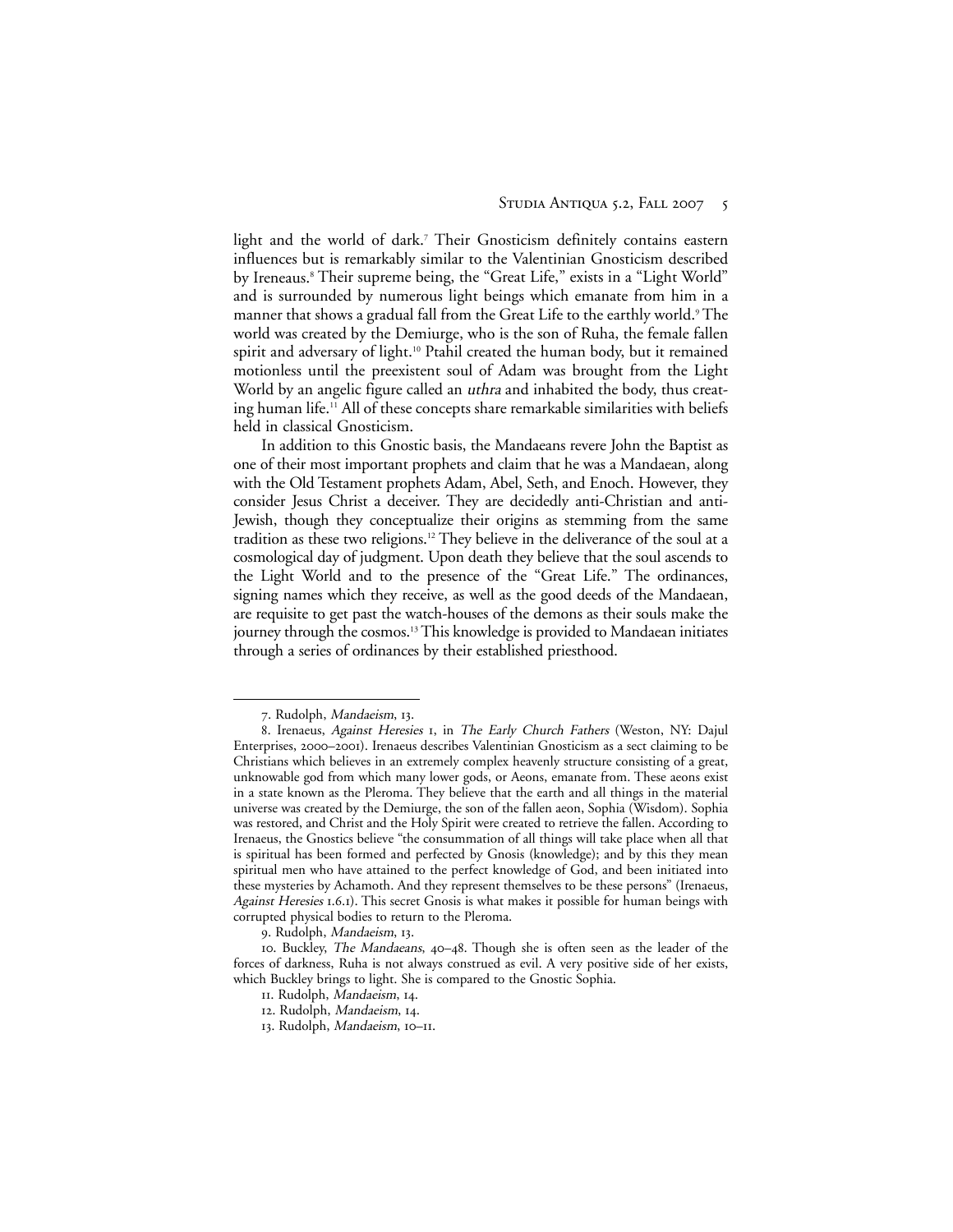The most important ordinances are the baptism, or masbuta, and the mass of the souls, or masiqta. <sup>14</sup> When any ordinance is preformed, both the priest and the initiate are dressed in special white garments similar to those worn by the Levite priests of Judaism.<sup>15</sup> These baptisms takes place every Sunday in "living" (flowing) waters, and are preformed by the priest.<sup>16</sup> The ordinance includes prayers, triple self-immersion, triple immersion by the priest, triple signing of the forehead with water, triple drinking of water, investiture with a myrtle-wreath, blessing by the priest laying his right hand on the head of the initiate, prayers, hymns, and formulas. Then, on the river bank, the second part of the initiation includes anointing of the forehead with sesame oil, a holy meal with pita and water, and a sealing against demons by a recitation of the "sealing prayers" over the head of the initiate. Lastly, a ceremonial handclasp called "giving kusta," or "truth," is given.<sup>17</sup> The purpose of the baptism is to make contact with the healing powers of the world of light and to purify believers from ritual and moral sins. Without it, there is no hope of ascending to the Great Life.

The mass of the soul prepares the soul for its ascent to the Light World. It also includes triple immersion in the water, anointing, dressing in the sacred white ritual dress, and investing with a myrtle-wreath and a flask of oil. After the death of a Mandaean, ritual eating for the dead takes place, which provides the dead with energy for his or her divine ascent.18 If the Mandaean dies unclean, a special ceremony called the "bestowal of the garments" can be performed by a living person standing as proxy for the dead person which prepares the soul for ascent.19The marriage rite is also very important. It includes the baptism of the bride and groom, a sacred meal, and a ceremony which takes place in a sacred hut which allows the couples' ancestors to "take part in rites which mean the continuance of their race and to bless the young people."<sup>20</sup>

#### **Theories on Origin**

The rites and beliefs here described seem to have some parallels in both ancient Mesopotamia as well as in Judea. For this reason, the discovery of the

<sup>14</sup>. Rudolph, Mandaeism, 8.

<sup>15</sup>. E. S. Drower, The Mandaeans of Iran and Iraq: Their Cults, Customs, Magic Legends, and Folklore, 2nd ed. (Piscataway, NJ: Gorgias Press, 2002), 32. These robes consist of a shirt (ksuya), a small patch piece stitched to the outer side of the right breast of the shirt (dasha), drawers (sharawala), and a stole and belt (or girdle). Also, a turban (burzinqa) is worn, which wraps around the head three times, with the end hanging over the left shoulder. Priests wear a crown of silk, and a gold ring on the right little finger, and hold a staff.

<sup>16</sup>. Buckley, The Mandaeans, 80.

<sup>17</sup>. Rudolph, Mandaeism, 8–10.

<sup>18.</sup> Rudolph, Mandaeism, 10.

<sup>19</sup>. Rudolph, Mandaeism, 11.

<sup>20</sup>. Rudolph, Mandaeism, 12.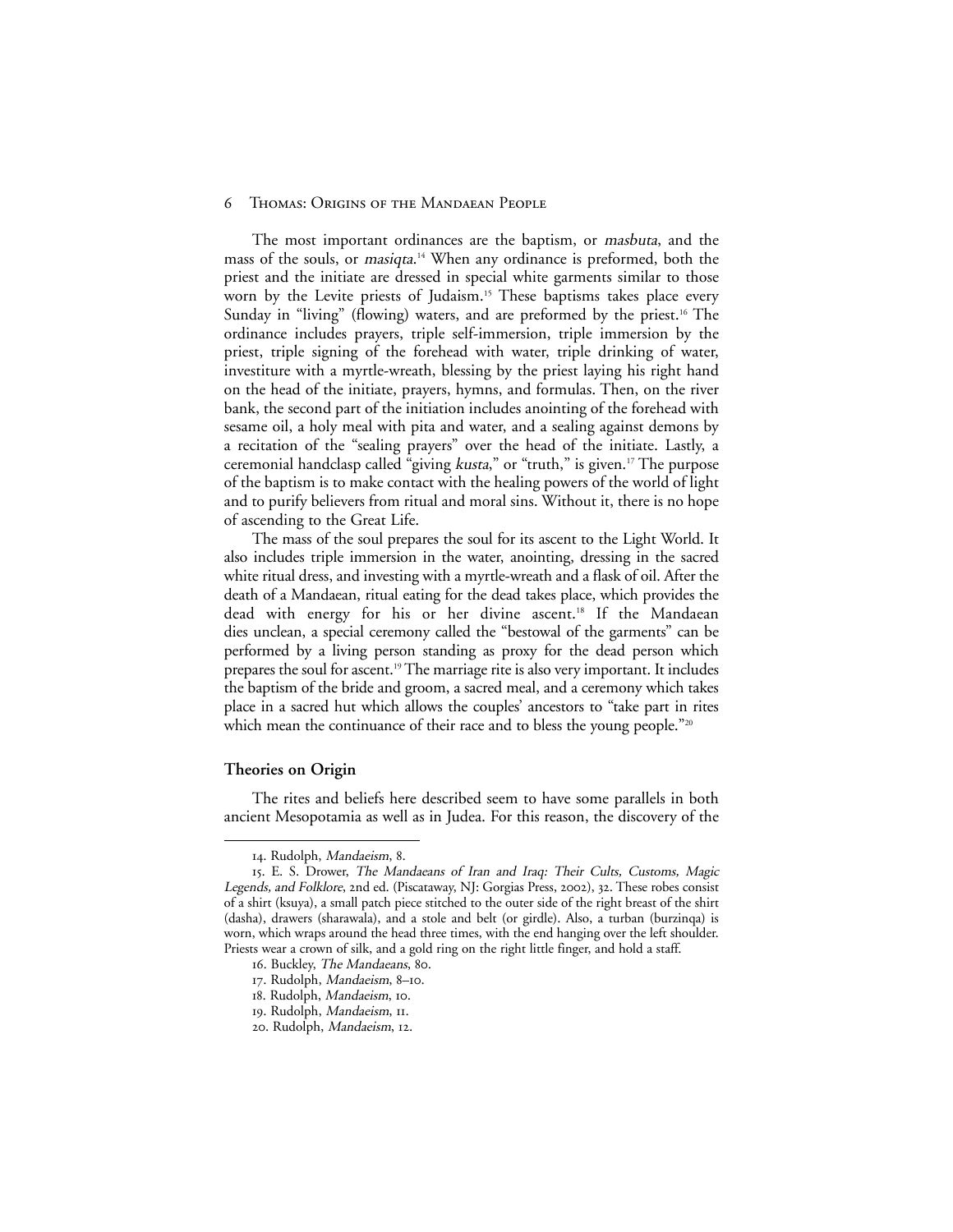Mandaean place of origin is difficult to determine. This is a subject that has traditionally been highly disputed among Mandaean scholars. One school of thought purports that the Mandaeans developed in Mesopotamia on the Tigris and Euphrates rivers. This school tends to ignore Mandaeism's own claims that their ancesters fled from the Jordan River Valley. Edmondo Lupieri, a proponent of this theory claims:

From the point of view of a comparative analysis it means also that Mandaeanism has aligned itself with those religions that allocate a flight to their beginnings, following upon a persecution. In backgrounds linked to Judaism, this flight or original migration is characterized by a flight from Jerusalem before its destruction . . . . The early Christian story of the flight to Pella, the Mormon story of an exodus to America, and the modern Mandaean one of the migration to Mesopotamia are three examples of etiological legends that are useful for our understanding of the historical situation of the religious community of the charismatic head that produced them, but tell us nothing of the actual ancient history to which they refer.<sup>21</sup>

The claim is that there are multiple religions that borrow ideas from Judaism, including Christianity, Mormonism, and Mandaeism. Each of these various religions, in the opinion of Lupieri, has fabricated their origin stories as a justification for their idealogical parallels with Judaism and their thematic ties to the Hebrew Bible.

Lupieri and those of his persuasion cite as evidence the fact that Mandaeism has similarities with Zoroastrianism, Islam, and ancient Babylonian magic. Such similarities include a strict dualism, conceptualization of magic and astrology, ritual meals, meals for the dead, cosmology, and loan words from the languages of Mesepotamia (including more than 80 from Akkadian).<sup>22</sup> The similarities to these Near Eastern religions are far less significant and numerous than similarities with Judean groups. They can be accounted for by the many centuries that the Mandaeans have spent living among the peoples of that region. As with any other religion, having lived as a minority among other dominant religions, it is inevitable that they would have adopted some words, ideas, and practices from them. It would be unreasonable to assume that coexistence with these religions for so many centuries would not result in significant and multiple exchanges and adoptions of ideas. But this assumption says nothing of the origin of the community.

Though this school of thought points out that the Mandaean conceptualization of cosmology, dualism, and astrology is similar to their Persian counterparts, they are not able to show that these similarities strictly point to

<sup>21</sup>. Edmondo Lupieri, The Mandaeans: The Last Gnostics (Grand Rapids, MI: Eerdmans, 2002), 160.

<sup>22</sup>. Gunduz, The Knowledge of Life, 74–82.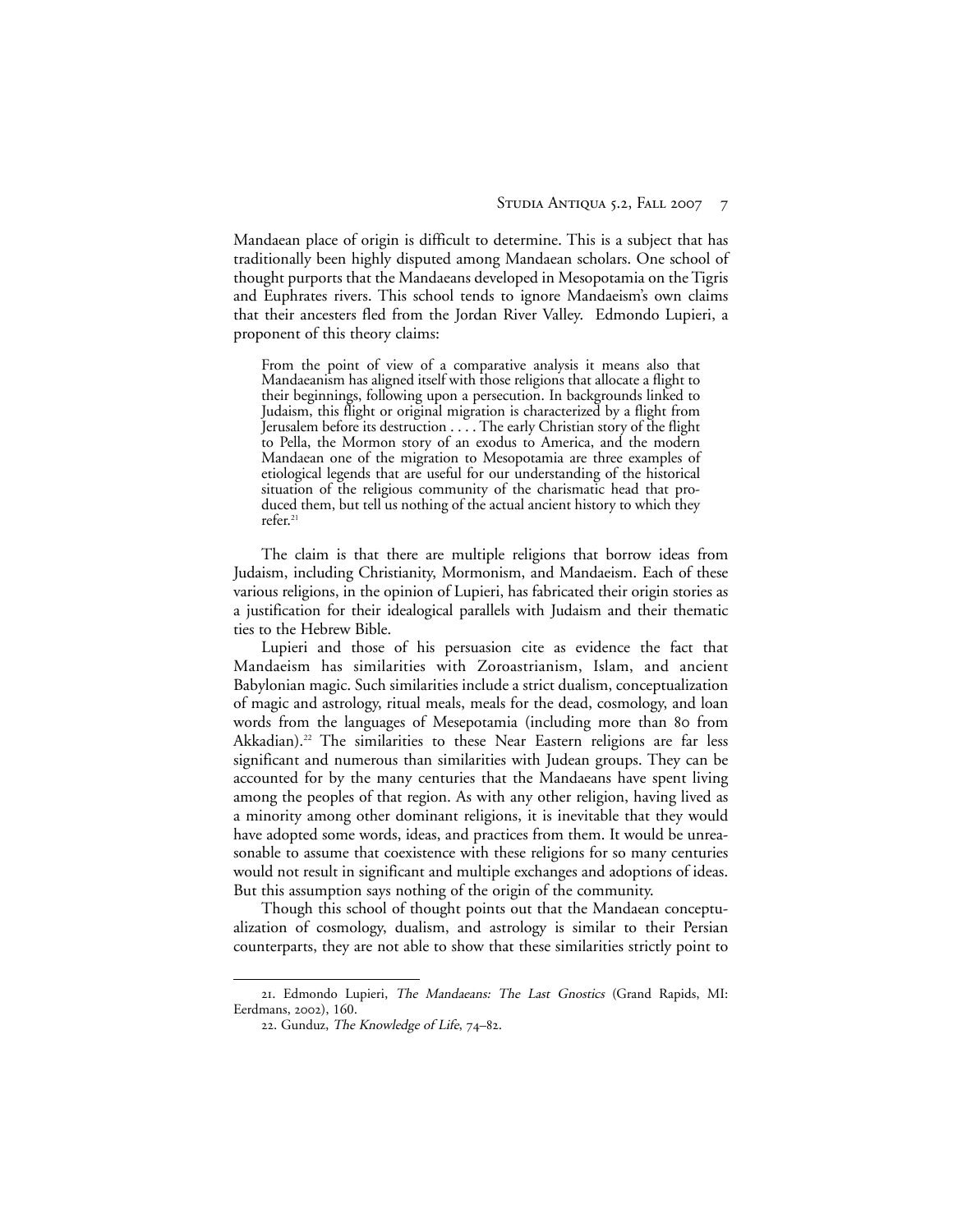a Mesopotamian origin. Similar concepts are to be found in Valentinian Gnosticism and in Jewish mystical circles. The Jewish mystical system of Kabbalah, for example, also claims an ancient Judean origin and is very heavily reliant on astrology and magic.<sup>23</sup> Edwin Yamauchi claims a Babylonian origin for Mandaeans because their ethical approach to sexual relations seems to be quite different from what we know about the Gnostics of the Early Common Era.<sup>24</sup> Though this is true, it is not the case when comparing Mandaean ethics with Jewish, Christian, and Israelite ethical systems.

Another downfall of this explanation on Mandaean origins is their inability to provide a solid explanation for the prominence of Israelite characters, place names, and themes in Mandaean literature and mythology. In his study, Lupieri thoroughly exhausts the Mandaean scriptures, pointing out all the numerous occasions that they refer to Jerusalem, John the Baptist, the Jordan, Mary, and other biblical characters, and explains them away by claiming:

The founders of hostile or enemy religions, Abraham, Moses, and Jesus, are turned into demons. Their predecessors, from Adam to Shem in the Old Testament and John and his parents in the New, are transformed into Mandaean figures. In this way Judaism and Christianity can be considered a deviation from a previous Mandaean reality.25

A similar phenomenon occured when the Hellenistic concept of "daimon" was changed dramatically into the Christian "demon" in the conversion of the Roman Empire to Christianity. True though this may be, it does not answer the question of why the Christian and Jewish founders are demonized instead of Zoroastrian, Persian, and Islamic founders and gods, if the Mandaeans originated in Persia and not Judea. There were an abundance of Jews in Babylon at the time of the supposed development of Mandaeism as a religion. Why, then, were the Babylonian Jews not demonized, instead of their ancestors at Jerusalem? Why is the link made with Israel, if there was not one to begin with? The theory of a Babylonian origin was, at one time, the dominant theory, but it has lost adherents in recent years due the vast amount of evidence for a Judean origin.

The second school of thought more effectually demonstrates that the Mandaeans came originally from Judea and the Jordan basin, as the Mandaeans themselves assert.<sup>26</sup> Many scholars today subscribe to this theory, not only because it is the tradition of the Mandaeans, but because of the vast

<sup>23</sup>. For further discussion of Kabbalah and Jewish Mysticism, see David A. Cooper, God is a Verb: Kabbalah and the Practice of Mystical Judaism (New York: Riverhead Books, 1997).

<sup>24</sup>. Edwin M. Yamauchi, Gnostic Ethics and Mandaean Origins (New Jersey: Gorgias Press, 2004), 35–42.

<sup>25.</sup> Lupieri, The Mandaeans, 164.

<sup>26</sup>. Gunduz, The Knowledge of Life, 69–70.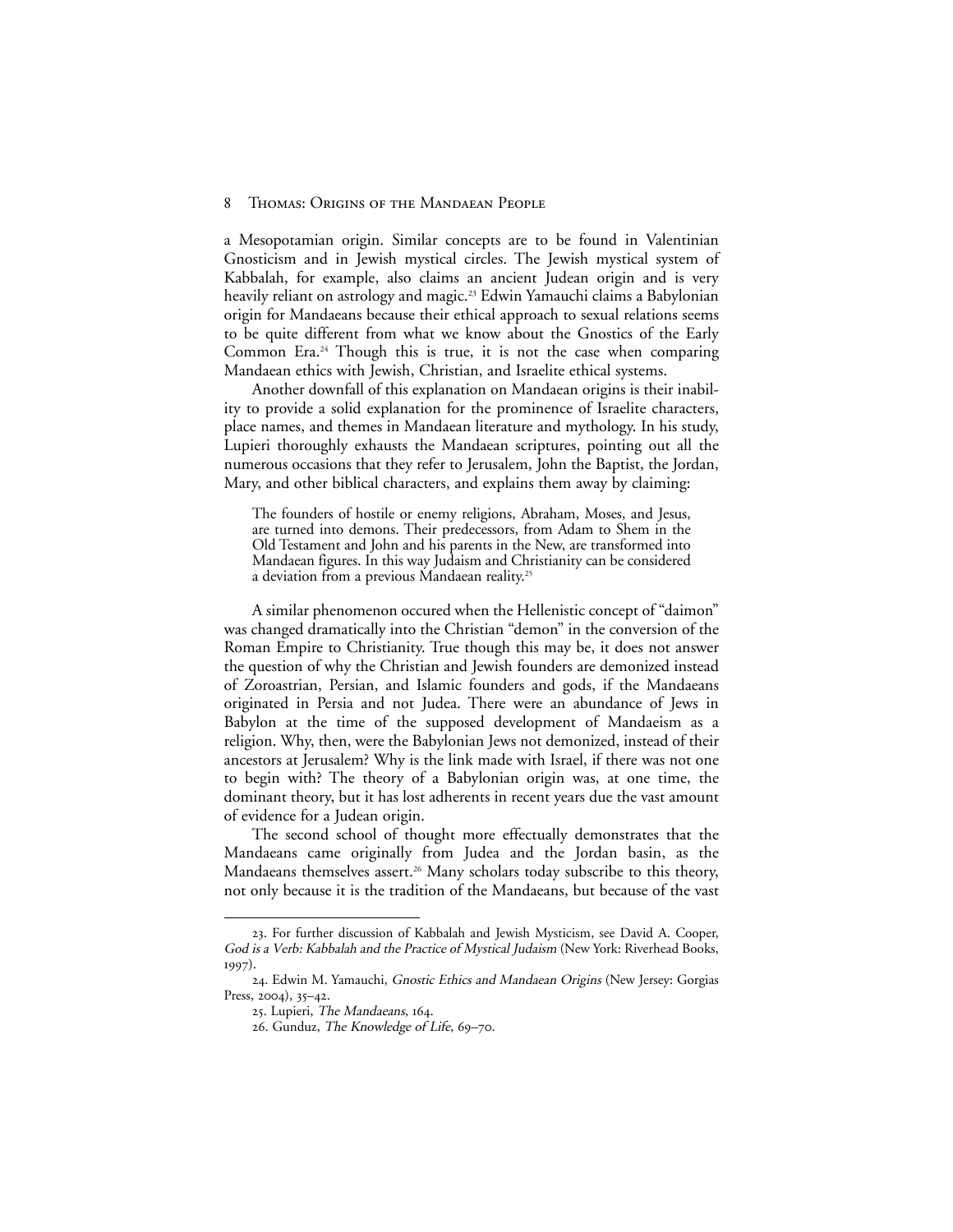Jewish, Christian, and Gnostic elements which are to be found, to some extent, in Mandaeism. Gunduz sums this argument up by observing that,

if we reconstruct the history of migration of the Mandaeans and their settlement in the East, it is quite probable that the Mandaeans migrated under Parthian protection from Palestine to the district of Adiabene which they called . . . the Median Mountains in the first century A.D. Presumably because of the strong Jewish influence at Adiabene they continued their migration until they reached southern Mesopotamia, where they established their community.<sup>27</sup>

This is the point of view of which I am largely in favor and which I wish to support. In order to solidify this point, it is necessary to examine parallels between various Judean sects and Mandaeism. This makes a strong case for a Judean origin because the similarities between them are so numerous and so specific.

Strong anti-Jewish feelings among the Mandaeans point to close contact between the two early in the development of the religion. The Mandaeans themselves claim that they were originally the same people as the Jews,<sup>28</sup> but the Jews were corrupt and began to practice evil rituals such as circumcision.<sup>29</sup> Though they lay out many reasons, the overriding reason for the Mandaean hatred for the Jews is a strong tradition that the Jews persecuted their ancestors in Jerusalem.30 They portrayed Adonai, the Jewish God, as a false god associated with the worship of the sun. But a careful reading of their texts reveals that they once worshipped Adonai along with the Jews. Not until the time of Christ did Adonai lose his place as the Mandaean God.<sup>31</sup>

Though it is diametrically opposed to Judaism, Mandaeism shares many traits with it. In addition to revering many biblical figures, including Adam, Abel, Seth, Enoch, Eve, Noah, and Shem, it has traditions regarding Abraham, Moses, David, Solomon, Satan, Gabriel, Michael, and Raphael. Most of these names appear in the very early Mandaean literature.<sup>32</sup> In addition to these figures, it refers to biblical events, including the crossing of the Red Sea and the Great Flood. Mandaeans also embrace much of the same legal terminology and ethics as their Jewish counterparts.33 One of the most important similarities between the two is their ritual practices. Parallels exist between the ordination ritual of the Mandaean and the Jewish priests, and in their foot washing, enthronement, laying on of hands, and ritual kissing.<sup>34</sup>

<sup>27.</sup> Gunduz, The Knowledge of Life, 124.

<sup>28.</sup> Buckley, The Mandaeans, 49.

<sup>29.</sup> Gunduz, The Knowledge of Life, 84; see also Ginza, 25.

<sup>30.</sup> Gunduz, The Knowledge of Life, 106.

<sup>31.</sup> Gunduz, The Knowledge of Life, 94; see also Haran Gawaita, 3.

<sup>32.</sup> Gunduz, The Knowledge of Life, 86–92.

<sup>33.</sup> Gunduz, The Knowledge of Life, 95–97.

<sup>34.</sup> Gunduz, The Knowledge of Life, 124.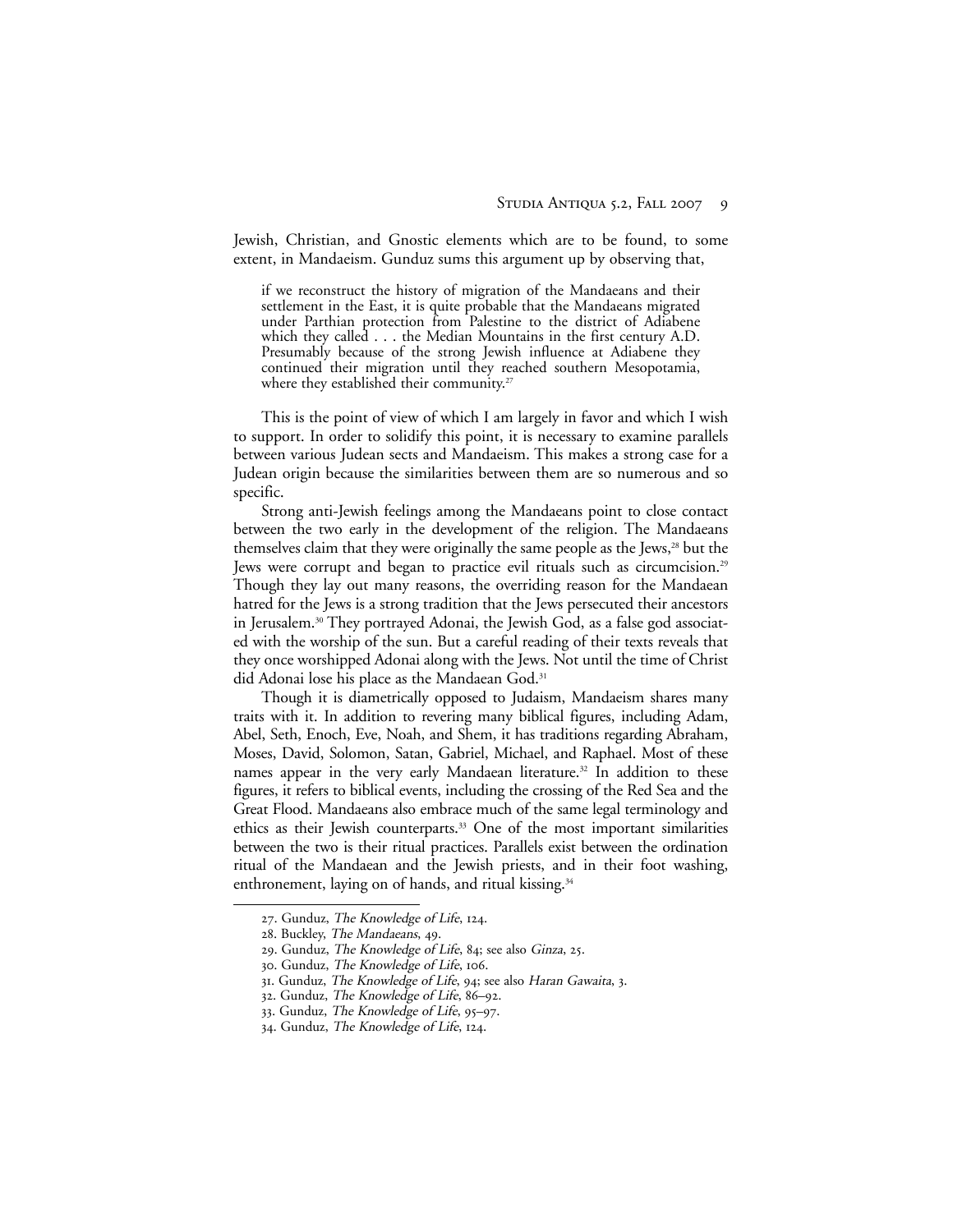The similarities with Judaism are alone not enough to explicitly connect Mandaeism with a western origin. Its similarities with Christianity are also striking, however, and lend much to help strengthen this point of view. Much like the Jews, the Mandaeans express a longstanding hatred for Christianity that also seems to stem back to early contact between the two religions. In Mandaean literature, Christ was born a Mandaean but rejected his heritage. He became, instead, a deceiver and a false Messiah who changed the teachings of John and baptism in the Jordan.<sup>35</sup> His followers are seen in the same light as he is. Though they view Christ in this negative light, the Mandaeans do recognize a divine being that came from the Light World to Jerusalem during the reign of Pilate performing miracles and bringing a salvatory knowledge to many. The Ginza records:

On the contrary, Enos (Anos)-Uthra comes and proceeds to Jerusalem, clothed as with a garment in water-clouds. . . . He emerges and comes during the years of Pilate, king of the world. Enos-Uthra comes into the world with the powers of the sublime King of Light. He heals the sick and opens (the eyes of) the blind, makes the lepers clean, raises the crippled and the lame so that they can move, he makes the deaf and dumb to speak and gives life to the dead. He gains believers among the Jews and shows them that there is death and life, darkness and light, error and truth. He leads the Jews forth in the name of the sublime King of Light. 360 prophets go forth from the place Jerusalem.<sup>36</sup>

It is possible that this reference to Anos-Uthra is a preservation of an early memory of Jesus before the advent of Christianity.

No matter what the opinion of Christ is among the Mandaeans, his mother is not subject to such criticism. It is obvious from Mandaean references to Mary and Elizabeth that the Mandaeans had knowledge of the relationship between the two women, possibly due to familiarity to the Gospel of Luke which originated in the eastern Mediterranean.<sup>37</sup> Along with Christians, the Mandaeans have a rich tradition of the veneration of Mary (Miriai).<sup>38</sup> As previously mentioned, John the Baptist is also revered as the special prophet of Mandaeism. His veneration is so much a part of their religion that one of their key books of scripture is the Book of John. When Portuguese missionaries discovered the Mandaeans in the seventeenth century, they incorrectly dubbed them "the Christians of St. John."39 Ordinances are similar between the two,

<sup>35</sup>. Gunduz, The Knowledge of Life, 104; see also Ginza, 51.

<sup>36</sup>. Gunduz, The Knowledge of Life, 106.

<sup>37</sup>. Buckley, The Mandaeans, 49.

<sup>38</sup>. Buckley, The Mandaeans, 50–56. Miriai is identified as the mother of Jesus the false Messiah, but she has traits of both the Virgin Mary and Mary Magdalene. She is seen as a convert to Mandaeism from Judaism and is even portrayed as a priestess at certain points. Eventually she obtains an archangel-like role as a light being in the world of light.

<sup>39.</sup> Rudolph, Mandaeism, 1.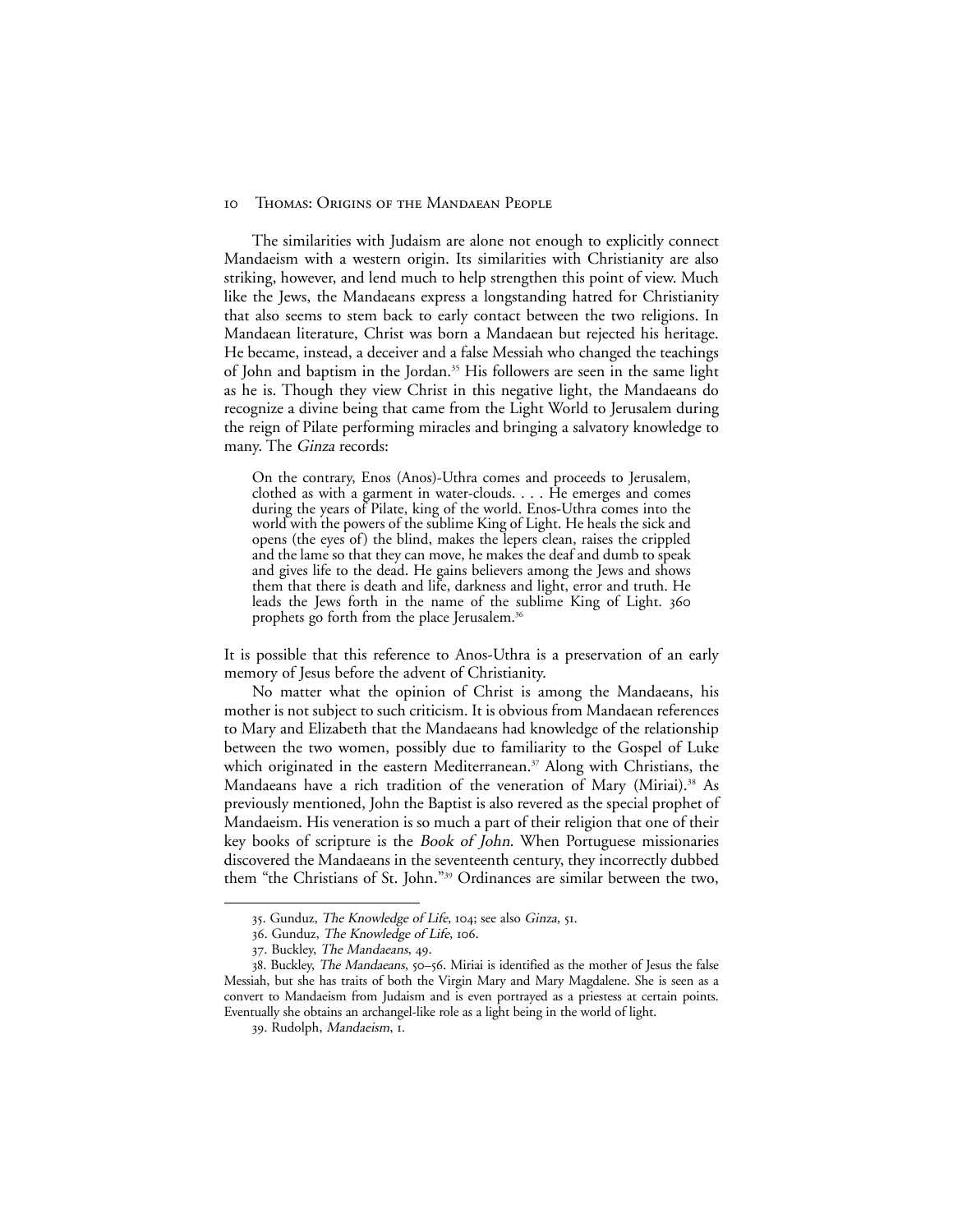including the washing of the feet and baptism. Terms associated with baptism are the same, including, anointing, consecrating of water, <sup>40</sup> descending, triple immersion, and unction.<sup>41</sup> Such connections are not enough to tie Mandaeism with the origins of Christianity. However, they do suggest that the two religions may have stemmed from the same tradition.

The baptism of the Mandaeans has other elements which, though not specifically Christian or Jewish, help trace them back to the Near East. In the Mandaean tradition, all baptismal waters are considered "Jordans" (yardne), and they are all seen as physical descendants of the Jordan which exists in the Light World.<sup>42</sup> The Jordan tradition appears in the very oldest Mandaean texts. Another site which is referred to by Mandaean text and tradition is Hauran, the land on the eastern side of the River Jordan in Syria. Like the term Jordan, Hauran is referred to in the most ancient Mandaean engravings and refers to a celestial homeland from which the living water flows.<sup>43</sup> The references to Hauran seem to indicate that the early Mandaeans saw Hauran as a homeland, and its name began to be used in referring to their celestial home from which, like Hauran, they were separated. The Mandaean language is based on Aramaic,<sup>44</sup> which was spoken both in Babylon and in the west, but specific terms seem to be derived from the west. Mandaean baptismal terms for immersion, descent, signation, drinking of the water, oil, myrtle wreath, and the laying on of the hand are all of western origin, as are the names of the guardians of baptism, Silmai and Nidbai.45

Probably the most important connection to the Judea, however, is the belief system of the Mandaeans. As was earlier stated, the Mandaean belief system is very similar to Valentinian Gnosticism. This Gnosticism appears very early in the history of Christianity and likely developed in Judea as part of early Christianity. Gnosticism, as with Mandaeism, is firmly rooted in the west, and the parallels which they share suggest that both originated in the west, possibly from the same tradition. As Valentinian Gnosticism was a branch of Christianity, it is highly likely that they all share a common ancestry from Judea.

One important Judean movement not yet discussed is the baptist sects which existed in Judea from long before the Christian era to two or three centuries after. Together these believers created a baptist movement which was very influential in and around the regions of the Jordan.<sup>46</sup> Though very little

<sup>40</sup>. Rudolph, Mandaeism, 10.

<sup>41</sup>. Gunduz, The Knowledge of Life, 115–16.

<sup>42</sup>. Rudolph, Mandaeism, 8.

<sup>43</sup>. Gunduz, The Knowledge of Life, 113; see also the Book of John, 287.

<sup>44</sup>. Drower, The Mandaeans of Iran and Iraq, 14.

<sup>45</sup>. Gunduz, The Knowledge of Life, 115. Nidbai and Silmai are derived from the Phoenician deities ndbk and slmn.

<sup>46</sup>. Charles H. H. Scobie, John the Baptist (Philadelphia, PA: Fortress Press, 1964), 33.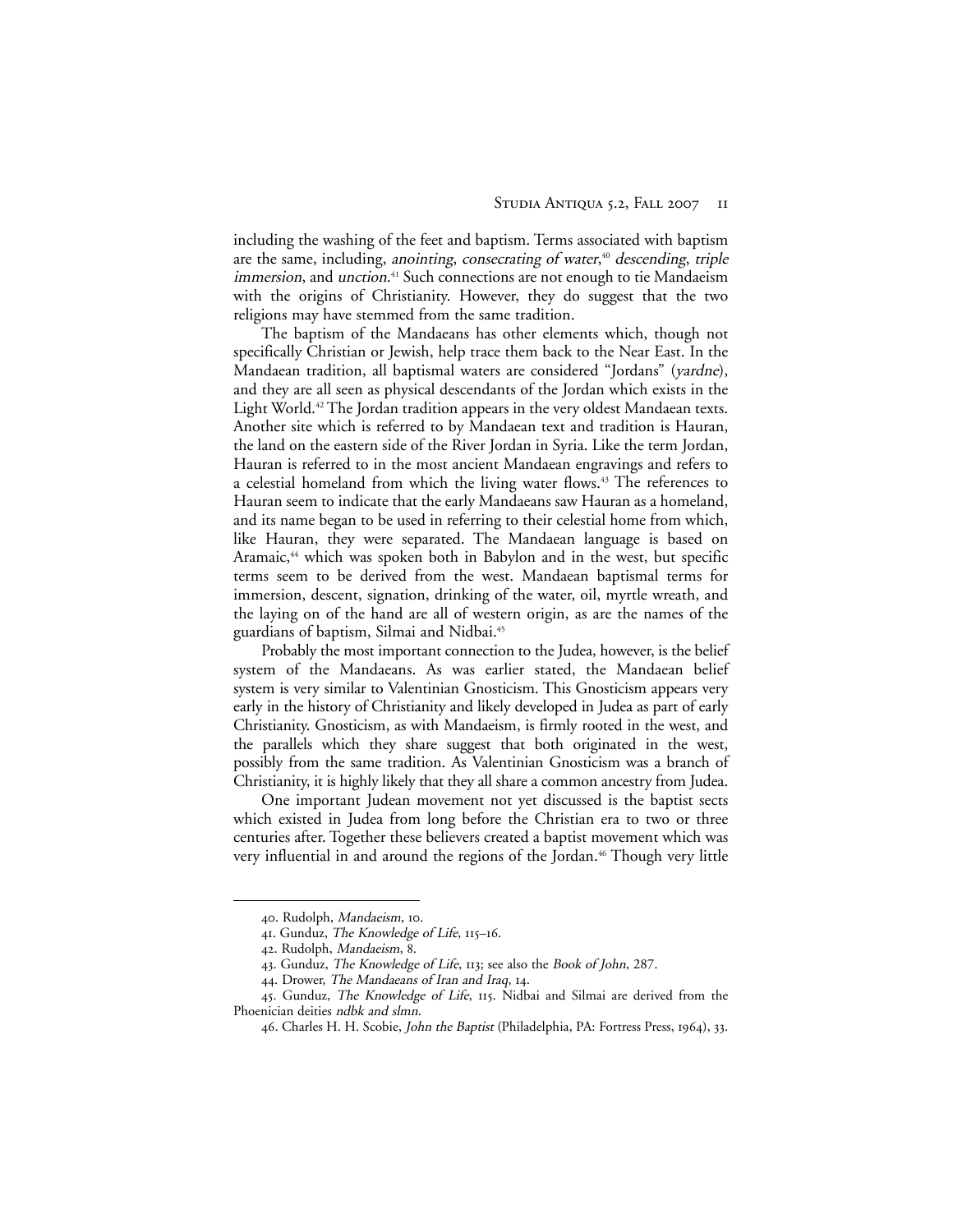information has survived about these sects, the small bits that have survived show that they share significant traits with Mandaeism which are worth pointing out. In addition, each group shares things in common with other sects, making it impossible, based on the surviving evidence alone, to correctly identify the names and actions of each of these sects. The same group may have been referred to by different names, and each group may have been part of a larger religious whole.

The largest and most encompassing group of baptists, as far as we know, was the Essenes. Josephus described them as another group of Jews along with the Pharisees and Sadducees. The Essenes shared common meals and lived a simple, pious life. He says, "They assemble themselves together . . . into one place; and when they have clothed themselves in white veils, they then bathe their bodies in cold water." He also describes the ritual meal of bread and wine that was blessed by their own priests.<sup>47</sup> They were a populous group that increased their number by adopting other men's children.<sup>48</sup> Some practiced marriage and had children as well. They had a belief that the body was corruptible, but the soul was immortal. They rejected the priesthood of the temple as corrupt. The people of Qumran were likely an Essene group which removed itself from Jerusalem into the desert to keep their people away from the corrupt society and priesthood of the Jews. The Essenes parallel the Mandaeans in many ways. Such parallels are persuasive evidence pointing towards a Judean origin for Mandaeism.

The early church writer Epiphanius mentions the Masobotheans and the Hemerobaptists. Besides the fact that they were part of the baptist movement, very little can be said for sure about them. It is likely, however, that at least the Hemerobaptists were very similar to the group of John the Baptist, as the Pseudo-Clementine Homilies refer to him as "one John, a hemerobaptist who was also . . . the forerunner of our Lord Jesus Christ."49 This idea shows that the baptist sects were very similar to one another. If they were distinguishable at all, they certainly were not by outsiders.

In light of the tie to Mandaeism, the most important of these sects for this study is that of the Nasarenes. Information regarding them was preserved by Epiphanius in his Panarion. He takes care to note that the heterodox Jewish group of Nasarenes were different than the Christian group of Nazorenes, whom he also describes.50 He states that they lived primarily on the east side of the Jordan, that they practiced circumcision, observed the Sabbath and the Jewish feasts, honored the patriarchs, but rejected the law of Moses (the Pentateuch).

<sup>47</sup>. Flavius Josephus, Jewish War, in The New Complete Works of Flavius Josephus (trans. William Whiston; Grand Rapid, MI: Kregel Publications, 1999) 2.8.5.

<sup>48</sup>. Josephus, War 2.8.5.

<sup>49</sup>. Scobie, John the Baptist, 35.

<sup>50</sup>. Epiphanius, The Panarion, 29.1–9.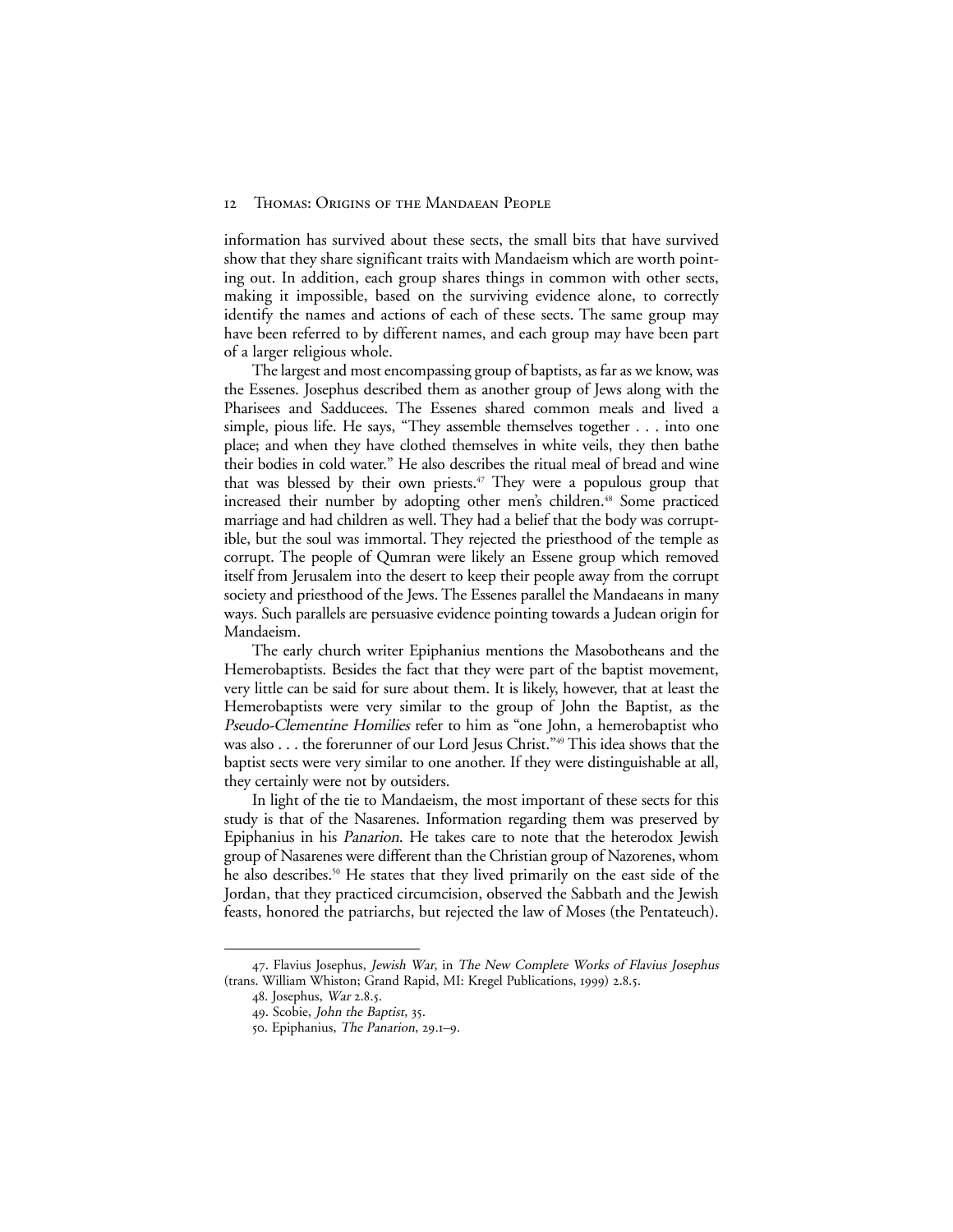They were particularly against the sacrifices and were vegetarians. Also, they had notions of "fate" and "astrology,"<sup>51</sup> on which he does not elaborate. He implies that they were a large group of baptists.<sup>52</sup> Epiphanius wrote more than three centuries after the Nasarenes of the pre-Christian era, thus the actual make up of these Nasarenes at that time is unknown.<sup>53</sup> All that can be said for sure, is that there existed a baptist group centered on the Jordan who rejected the Law of Moses and called themselves Nasarenes.

The existence of the Nasarenes is significant, because the Mandaean version of that term, Nasoraean, is used often in the most ancient Mandaean literature. Gunduz points out that the term Nasoraean appears in two kinds of usage:

Firstly, it is one of the earliest self-designations of the Mandaeans. We generally see this term referring to the Mandaeans in the texts concerning their history, like Haran Gawaita. Secondly the term is used for a certain group of Mandaeans, those who possess secret knowledge and rites. . . . In the texts, not only historical persons such as John the Baptist, but also heavenly beings such as Hibil, Sitil and Anos (Enos-Uthra), who symbolize the faith of the Mandaeans are called the Nasoraeans.<sup>54</sup>

This term is deeply connected to the Madaean self-recognition but also in their conceptualization of their relationship with the Light World. Thus far in the paper, multiple parallels have been examined, the traditions of the Mandaeans have been explained, loan words and customs have been identified. From all of this evidence, it is logical to infer that a pre-Christian Judean origin of the early Mandaeans is very likely. It seems far too much of a coincidence that both the early Mandaeans (calling themselves Nasoraeans), and the Nasarenes, would have existed simultaneously in the Jordan basin, had strong conflicts with the Jewish religion, and, as part of the wider baptist movement, not have been the same group.

This means, then, that the proto-Mandaeans must have at least in part consisted of the Nasarenes of Epiphanius. Mandaean scholars of this century, including Drower, Macuch, Buckley, and Gunduz, have come to this conclusion. Gunduz summarizes Macuch's German hypothesis that "the movement of separation from official Judaism in the pre-Christian period described by Epiphanius developed in two forms. One group migrated to the

<sup>51</sup>. Epiphanius, The Panarion 18.1.1–3.

<sup>52</sup>. "I shall next undertake to describe the sect after the Hermerobaptists, called the Nasarenes. They . . . scarcely had any beliefs beyond those of the Jewish sects I have mentioned" (Epiphanius, The Panarion 18.1.1.).

<sup>53.</sup> Scobie, John the Baptist, 35. It is obvious from Epiphanius' scanty coverage of the Nasarenes and the Hemerobaptists that he knows comparatively little about them, and that he is just reflecting what he has heard. Besides identifying their existance, he can hardly be considered a primary source.

<sup>54</sup>. Gunduz, The Knowledge of Life, 109.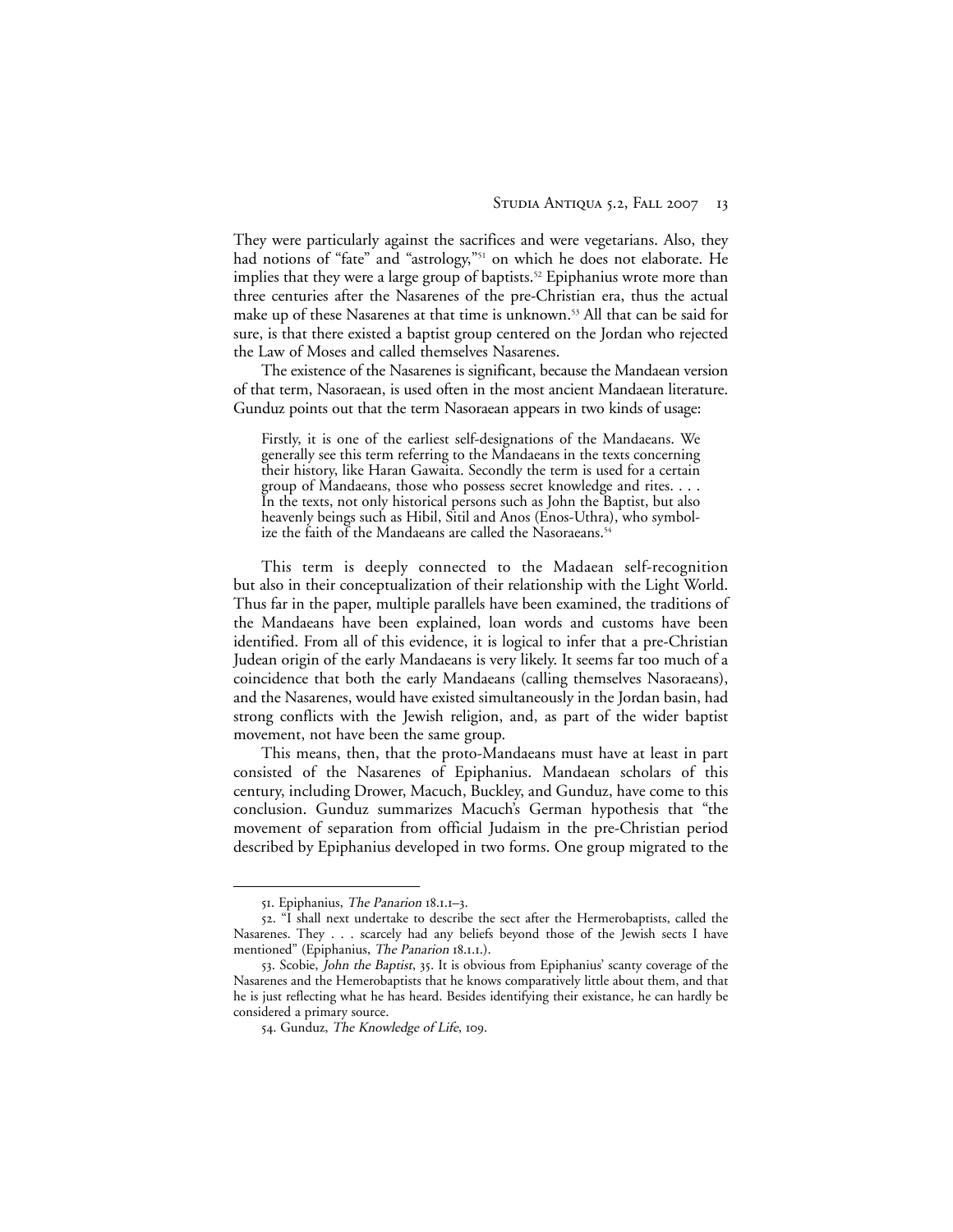East where they were influenced by Babylonian, Iranian and Syrian Christian traditions. These are the later Mandaeans. The other group stayed in Palestine and later was absorbed into Jewish-Christianity."55

This theory explains the Mandaean reverence of both the Jordan and Hauran, their animosity towards Judaism, their belief that they truly are God's chosen people, the origins of their baptismal ritual, and possibly their reverence for John the Baptist. It also adds much to understanding why the Mandaeans have for so long been opposed to Christianity.

If the Nasarenes were at all connected with the Jewish-Christian Nazorenes, there would have been animosity toward that group of Christianity, which they would have seen as heretical and apostate, which is manifest today in the Mandaean disdain for Christianity. I concur with Macuch's conclusion on all but one account. The Nasarenes, rather than being a branch of Judaism, existed alongside it as a separate tradition, preserving remnants of the Israelite temple cult. To solidify this point, it is necessary to understand the role of John the Baptist's followers. With a clear picture of John and his followers, his ties with Mandaeism can clearly be seen.

#### **John the Baptist**

Comparatively little is known about John the Baptist, but his influence was great both on Christians and Mandaeans. According to both traditions, John was born of pure priestly descent; that is, his father, Zecharias, was a temple priest, and his mother, Elizabeth, was a "daughter of Aaron."<sup>56</sup> A recent theory about John's connections to the Essenes at Qumran has taken hold, and is convincingly conveyed by Fitzmeyer.57 The evidence is that John was orphaned at a young age and that he "grew . . . in the deserts till the day of his shewing unto Israel."58 As previously stated, it was the practice of the Essenes, including those at Qumran, to adopt other men's children, "while yet pliable and docile ... and mold them according to their ways."<sup>59</sup> This is likely the case with John, in that he was orphaned and raised in the wilderness.<sup>60</sup> It would be reasonable to assume that if he was not raised at Qumran, then he was raised by another Essene or baptist group. His ministry shares with the Essenes beliefs about baptism, asceticism, anti-Jewish sentiments, desire for piety and righteous

<sup>55</sup>. Gunduz, The Knowledge of Life, 111.

<sup>56</sup>. Luke 1:14.

<sup>57</sup>. Joseph A. Fitzmeyer, The Dead Sea Scrolls and Christian Origins (Grand Rapids, MI: Eerdmans, 2000), 18–21.

<sup>58</sup>. Luke 1:80.

<sup>59</sup>. Josephus, Jewish War 2.8.2.

<sup>60</sup>. In the Community Rule, the reason for the Qumran community's desert existence is outlined. It says, "go into the desert to prepare there the way for HIM, as it is written, 'Make ready in the desert the way of (Yahweh); make straight in the wilderness a path for our God'"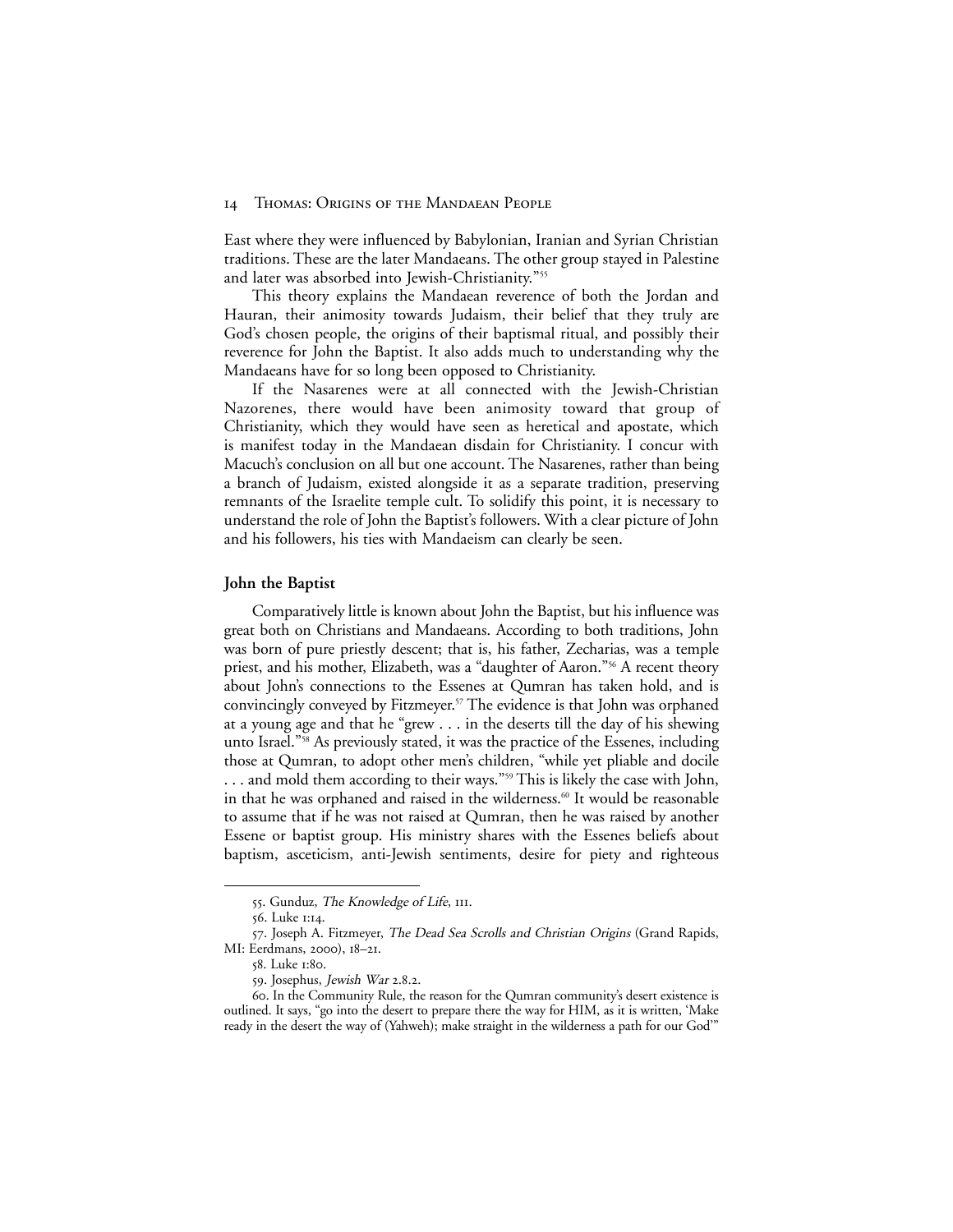living, and just acts toward others. Because his ministry was part of the larger baptist movement, he likely at least had contact with, and was influenced to some extent by, Qumran, the Essenes, and the Nasarenes.

John attracted many people to him. The Gospel of Matthew records the tradition, "Then went out to him Jerusalem, and all Judea, and all the region round about Jordan."<sup>61</sup> He taught the necessity of confession<sup>62</sup> and repentance of sin, a baptism by immersion as a physical token of this inner cleansing, prayer, fasting,<sup>63</sup> expectation of a coming messiah who would proceed an eschatological day of judgment,<sup>64</sup> upright living, justness, and piety toward God.65 All these principles are espoused by Mandaeans, and similar parallels can be found in the temple cult. Among other people, some, if not all, of Christ's twelve Apostles came from the ranks of John's disciples.<sup>66</sup> This may have been seen as a requirement of apostleship to the very earliest Christians.67 Such an affinity for John's teachings shows a close relationship between the teachings embraced by Jesus and by John, again suggesting the common roots of Christianity and Mandaeism. After Jesus began ministering and baptizing in Jordan following his baptism by John, John and his disciples began preaching and baptizing in Samaria.<sup>68</sup>

After John's death, his group continued to grow. John's followers were widely spread and could be found as far as Alexandria<sup>69</sup> and Ephesus.<sup>70</sup> Many of the group apparently converted to Christianity, but there is evidence to show that the rest began to consider John as the Messiah and greater than Jesus. The Pseudo-Clementine Recognitions and the Homilies, thought to

<sup>(</sup>1QS 8). This is the same purpose of John's ministry, as recorded in all four gospels. Other passages in the Rule of the Community include discussion about the ritual washing of the body as a way to enter the covenant (1QS 5.13–14), as well as looking forward to God's purging the wicked with the spirit of truth(1QS 4.20–21). Also, ancient tradition claims that John's ministry happened along the Jordan at a point that was within walking distance from Qumran.

<sup>61.</sup> Matt 3:5.

<sup>62.</sup> Mark 1:5.

<sup>63.</sup> Luke 5:33.

<sup>64.</sup> Matt 11:3.

<sup>65.</sup> Josephus, Jewish Antiquities 18.5.2.

<sup>66.</sup> Acts 1:21–22. This was a requirement for apostleship in the early Christian church.

<sup>67.</sup> Acts 1:21–22. The text of Acts states, "Wherefore of these men which have companied with us all the time that the Lord Jesus went in and out among us, beginning from the baptism of John, unto that same day that he was taken up from us, must one be ordained to be a witness with us of his resurrection." In choosing a new apostle, Luke states that the candidate must have been with the apostles from the Baptism of John.

<sup>68.</sup> Scobie, John the Baptist, 163–64. Scobie shows conclusively that the mysterious "Aenon near Salim" mentioned in John 3:21 is, in fact, located in the region of Samaria. This notion is strengthened by the later association of Simon and Dositheus, both famous Samaritans, with John's sect.

<sup>69.</sup> Acts 18:24–25. Apollos, a Hellenistic Jew from Alexandria, was baptized by John. 70. Acts 19:3.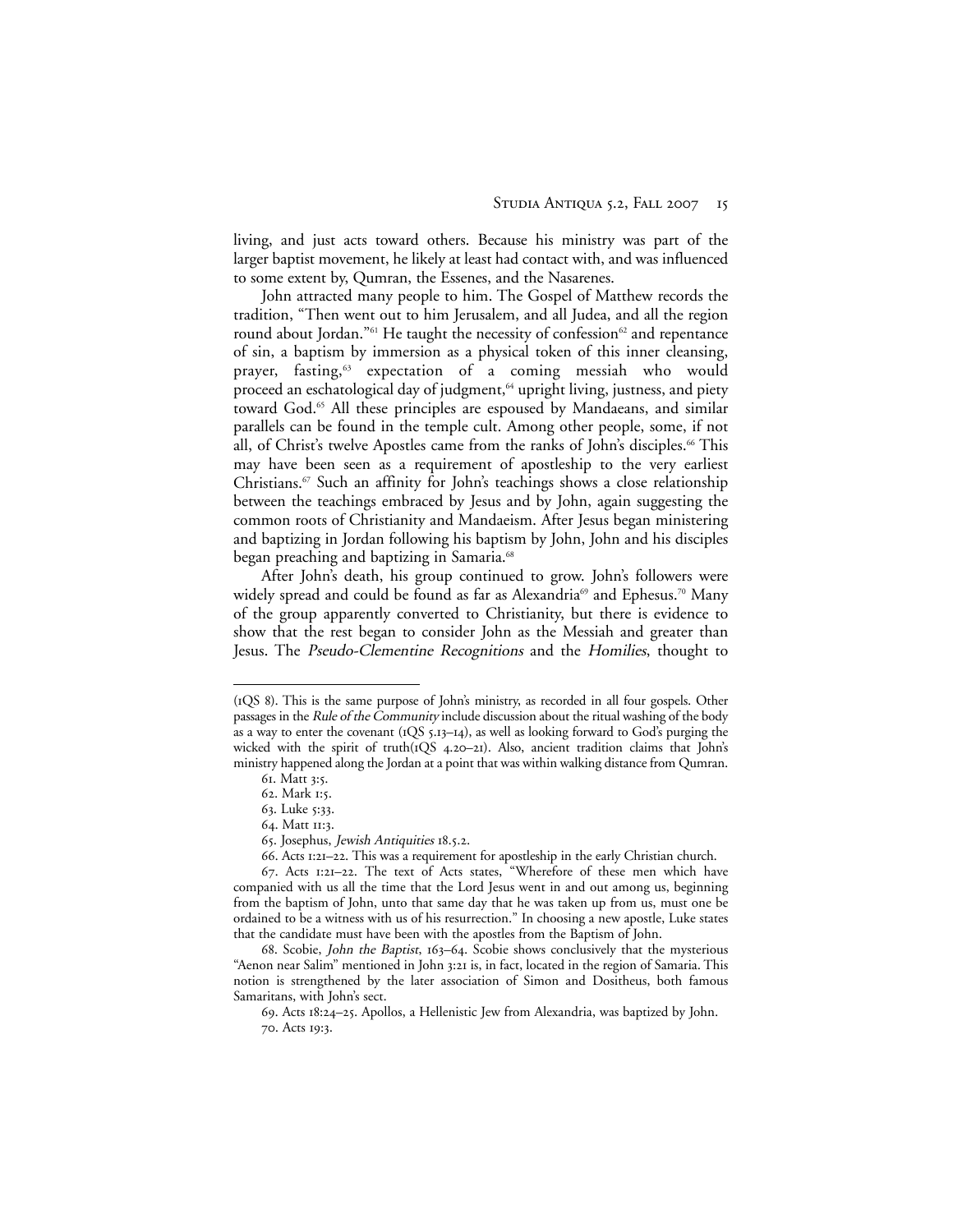have come from Syria in the early third century C.E., record this tradition. In Recognitions, it says, "And, behold, one of the disciples of John asserted that John was the Christ, and not Jesus, inasmuch as Jesus Himself declared that John was greater than all men and all prophets. 'If, then, said he, he be greater than all, he must be held to be greater than Moses, and than Jesus himself. But if he be the greatest of all, then must he be the Christ.'"71 Though the events of the Pseudo-Clementine literature are considered fictitious by most, it is likely that they preserve concepts that were believed by many early Jewish Christians.72 Furthermore, Homilies records that Simon Magus, a Samaritan heretic associated with magic and proto-Gnosticism, was part of, and for a time led, John's group.<sup>73</sup> This claim is important, because it helps us to conceptualize the some of the beliefs of John's group which did not find their way into the New Testament. Simon Magus was widely recognized by the early Christians as the father of all heresies. He is also popularly referred to as the first Gnostic.74 Though this is a speculative claim, Haar makes an in depth study of it and concludes:

There are sufficient grounds to answer a tentative "yes" to him being a pre-Gnostic in the terms of the definition. . . . From the viewpoint of ancient Christian writers there are clear grounds to conclude that Simon was considered a heretic and the author of all heresies. Further, that he practiced ancient magic, was influenced by Greek philosophy, and entertained nascent forms of Gnostic cosmology and anthropology. . . . A self-proclaimed expert on divine things, Simon would not have rejected the notion of being a "Gnostic."75

It is possible that, whether embodied by Simon or symbolized by him, the reference to Simon in the Clementine literature is nothing more than the memory that gnostic concepts, present in both Mandaeism and the temple cult, were part of John's group, as Simon was a symbol of magic practices and proto-gnostic concepts. Messianism was very common in most sects through the region of Judea at that time. Because of the prevelant expectation of a heavenly messianic figure, his followers concluded that John was greater than Christ and a fulfillment of this expectation. This belief is very similar to John's portrayal in Mandaean literature. They understand John as the leader of the pre-Christian Mandaeans. He believed all the things which the New

<sup>71</sup>. Pseudo-Clementine Recognitions 1.60 (Weston, NY: Dajul Interprises, 2000-2001). Part of the reason that they may have seen John as the Messiah is because of the Samaritan belief in Taheb, a Moses-like prophet/messiah figure for whom they awaited. See Scobie, John the Baptist, 175.

<sup>72</sup>. Scobie, John the Baptist, 190–92.

<sup>73</sup>. Pseudo-Clementine Recognitions 2.8.

<sup>74</sup>. Steven Haar, Simon Magus: The First Gnostic? (Berlin: Walter de Gruyter, 2003), 1.

<sup>75</sup>. Haar, Simon Magus, 306–07.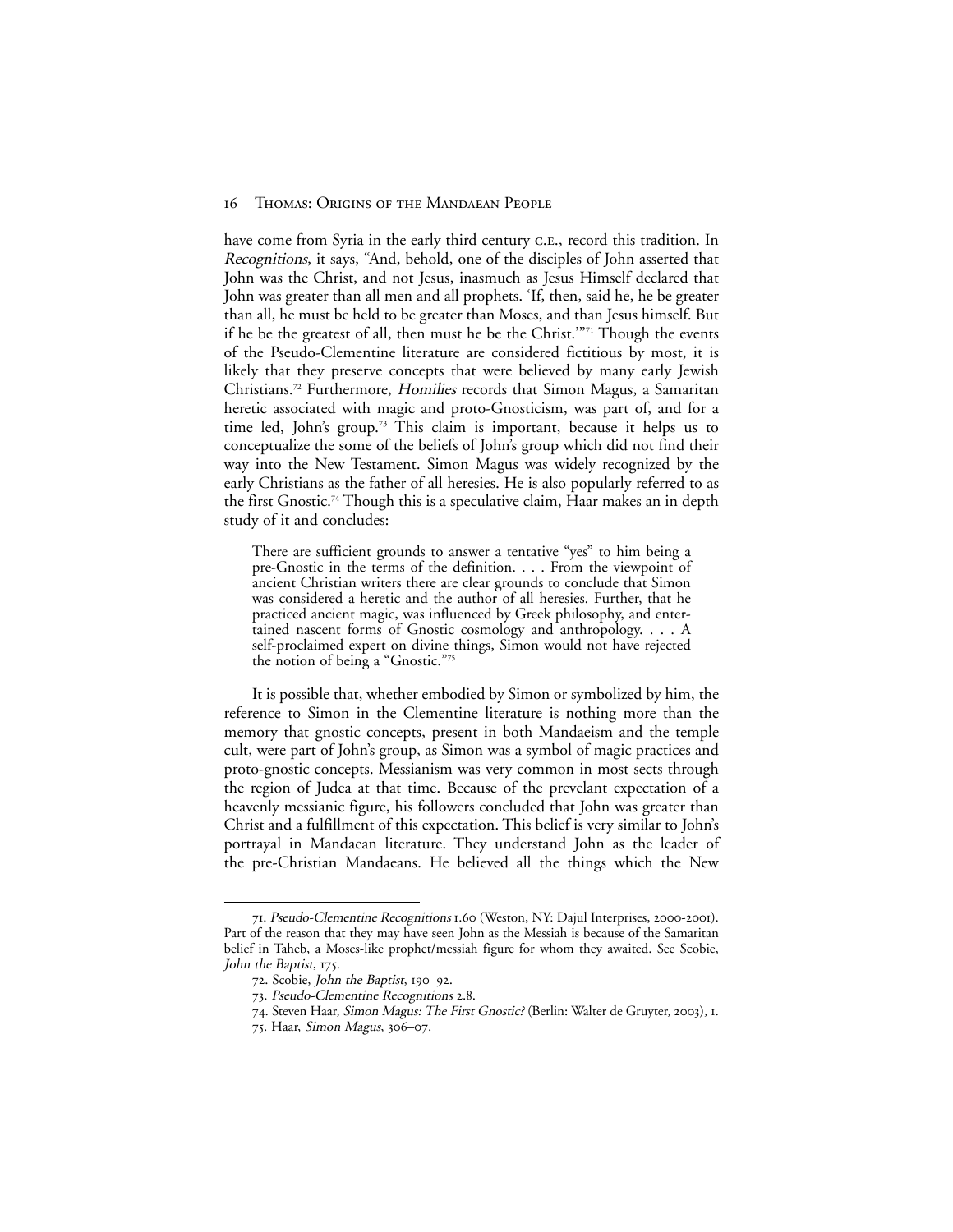Testament writers recorded of him, as well as espousing the gnostic ideas that Pseudo-Clement ascribes to him.

Among other Gnostic concepts, the Mandaean Book of John presents a John who taught about ascent through the realms into the Light World and the presence of the Great One.76 Also, he taught about a dualism between the King of Light and the "King of Darkness."77 He taught that the King of Light had many children, lower deities and light-beings which came (emanated) from him originally.78 This John was associated with a complex system of rituals, ordinances and knowledge which allowed men, upon their deaths, to ascend through the spheres and return to the King of Light. I have established that John's group was associated, by the late Christian writers, with Gnosticism and un-orthodox beliefs. The character of John the Baptist in Mandaean literature validates this claim well. They also claim that John the Baptist was a Nasorean, who stayed true to the faith. Thus, according to the Mandaeans, John's group would also be Nasoreans.

Scholarship recognizes that the beginnings of Mandaeism in Judea and the beginnings of Gnosticism are tied together. Buckley states, "Given Mandaeism's affinities with other forms of Gnosticism, one might be able to combine research from the earliest data and strata of Mandaeism with those of other Gnostic sources. This would be crucial for the aim of obtaining a clearer historical picture of Gnosticism's beginnings."79 Likewise, Rudolph states, "We may in fact conclude that there is an original connection between an early cultic community of Jewish heretics and Gnosticism."80 It is logical from the evidence presented thus far to accept that the early Mandaeans (proto-Gnostics) were to be found primarily in Judea. However, there is not a strong basis in Orthodox Judaism for many of the Gnostic beliefs here discussed which the Mandaeans ascribe to. In fact, many of their beliefs are diametrically opposed to Judaism of the Pre-Christian era. Such beliefs can, however, be found in the pre-exilic Israelite temple cult.

#### **The Preexilic Israelite Temple Cult**

Recent scholarship points to the fact that the Israelite religion which is described in the Old Testament is vastly different than the Israelite religion of history. Margaret Barker presents the argument, and supports it well, that there was an ancient temple cult practiced by the preexilic Israelites, which was suppressed by the reforms of King Josiah and his scribes. The reforms focused

<sup>76.</sup> G.R.S. Mead, The Gnostic Baptizer: Selections from the Mandaean John-Book (London: John M. Watkins, 1924), 43.

<sup>77.</sup> Mead, The Gnostic Baptizer, 89.

<sup>78.</sup> Mead, The Gnostic Baptizer, 89.

<sup>79.</sup> Buckley, The Mandaeans, 3–4.

<sup>80.</sup> Rudolph, Mandaeism, 16.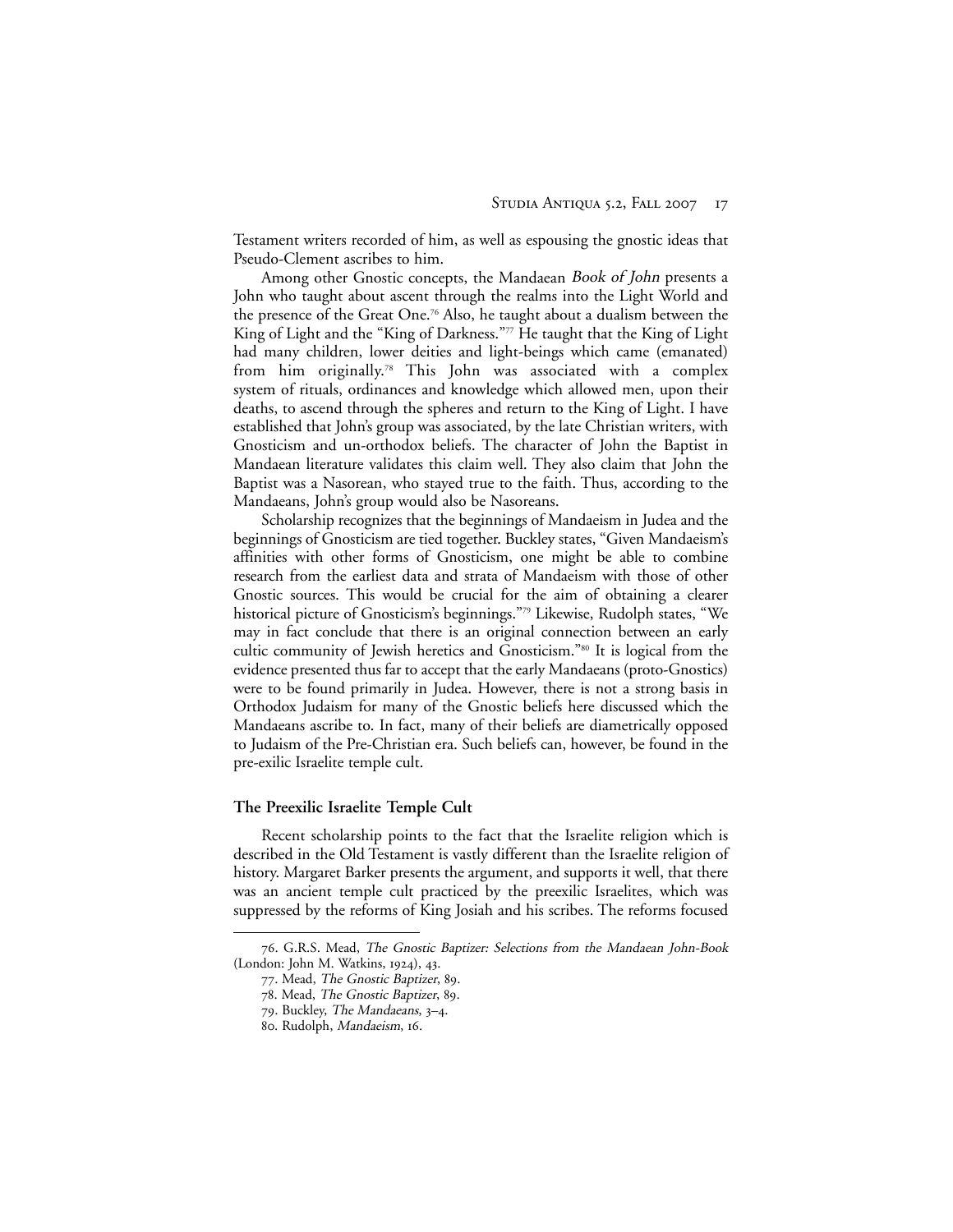the attention of the Israelites on the law rather than on God or the temple. Josiah's reforms were solidified and followed up by Ezra and his scribes after the return of the Jews from Babylon. In making these reforms, they tried to erase all traces of the temple cult among the Israelites. Anything reminiscent of polytheism, multiple heavenly realms, a Wisdom tradition, secret saving knowledge, and a higher priesthood espousing multiple saving ordinances was done away with. Barker studies this cult by examining nonbiblical, nonorthodox records from that era, including the Ethiopic *Book of Enoch*, which was seen as heretical by Jews but embraced by some Christians. She also examines the writings of Philo, the Dead Sea Scrolls, the Nag Hammadi Library, and the Old and New Testaments for still-extant traces of this religion. Though some of the elements were transferred to Orthodox Judaism, most were suppressed and ultimately lost, though their influence can sometimes still be seen.

Barker's main thesis is that remnants of the temple cult survived through the beginning of the Christian era, and served as the basis of Christianity and the backdrop for Christ's ministry. She also asserts that the roots of Gnosticism are to be found in the remnants of the temple cult.<sup>81</sup> Barker makes strong comparisons between the temple cult and Gnosticism in regards to the conceptualization of the Great God, the Great Angel, and fallen angelic deities.82 She describes what to look for when searching for remnants of the temple cult:

We should expect to find expression of the anger felt by worshippers of Yahweh who had been excluded by the purists of . . . those who were declaring that Yahweh and El were one. We should expect of find hostility to the Jews, since this was the name by which the returned exiles were known. We should expect to find a role for Lady Wisdom . . . . We should expect to find a belief in the plural nature of Yahweh. We should expect to find a cult of Angels and heavenly powers with vestiges of the original temple setting. We should expect to find a view of the origin of evil akin to that of the myth of the fallen angels, and we should expect hostility towards the Mosaic Law which characterized the religion of those who both replaced and displaced the ancient cult.<sup>83</sup>

Barker shows that Christian Gnostics fit the picture perfectly. It is apparent that the Mandaeans can be even more closely identified with the temple cult. This comparison may not only show that the earliest Mandaeans preserved remnants of the temple cult, but it also supports the concept that they have the same background as the early Gnostics. Buckley states, "Given Mandaeism's affinities with other forms of Gnosticism, one might be able to

<sup>81</sup>. Margaret Barker, The Great Angel: A Study of Israel's Second God (Louisville, KY: John Knox Press, 1992), 162.

<sup>82</sup>. Barker, The Great Angel, 166.

<sup>83</sup>. Barker, The Great Angel, 166–67.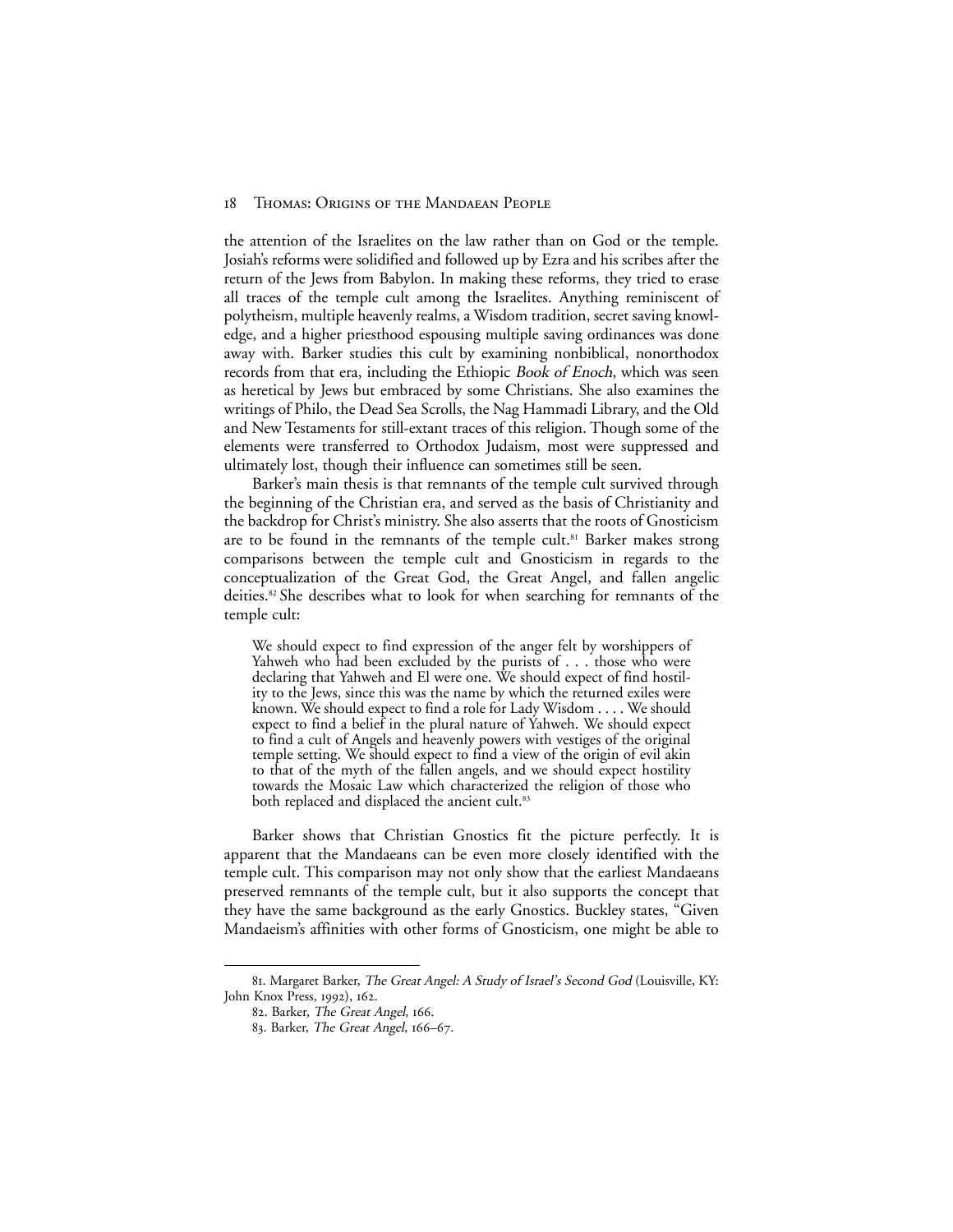combine research from the earliest data and strata of Mandaeism with those of other Gnostic sources. This would be crucial for the aim of obtaining a clearer historical picture of Gnosticism's beginnings."84 Likewise, Rudolph says, "We may in fact conclude that there is an original connection between an early cultic community of Jewish heretics and Gnosticism."85 I will compare specific aspects of Mandaeism, and the temple cult to show this connection.

#### **Mythology and the Heavens**

The temple cult looked to a great unknowable father God whom they called El Elyon.<sup>86</sup> El was the high god, and evidences of his existence survive both in the Torah and in prophets, such as Daniel.<sup>87</sup> It seems this high God had both male and female aspects and was the father of the rest of the hosts of heaven. Similarly, the Mandaean supreme being is conceptualized as being "at the summit of the World of Light.<sup>588</sup> This supreme God is referred to as the "Great Life," "Master Mind," and "Melka Ziwa."89 The Light Worlds surround and emanate from him, much like the heavenly realms were seen as the throne of God.

In the heavens, which surrounded the throne of God, existed the "Sons of God" and a host of other angelic figures. In the temple cult tradition, El Elyon bore many sons, which the Israelites called the Sons of God, or the "Heavenly Hosts." Chief among these subsidiary gods was Yahweh, Israel's patron deity. Often throughout the Old Testament, the Apocrypha, and some Dead Sea Scroll texts, Yahweh is referred to as "Yahweh of Hosts,"<sup>90</sup> and there are nearly constant references to "Sons of God."91 These divine beings, such as Michael,<sup>92</sup> Raphael,<sup>93</sup> and Gabriel,<sup>94</sup> were seen as great angels of the El. Three more, Uriel, Raguel, and Sarakiel, are discussed in detail in Enoch.<sup>95</sup> Yahweh was worshipped as the Son of God and the Holy One of Israel with the

<sup>84</sup>. Buckley, The Mandaeans, 3–4.

<sup>85</sup>. Rudolph, Mandaeism, 16.

<sup>86</sup>. Margaret Barker, The Older Testament: The Survival of Themes from the Ancient Royal Cult in Sectarian Judaism and Early Christianity (London: SPCK, 1987), 286.

<sup>87</sup>. Barker, The Great Angel, 20.

<sup>88.</sup> Rudolph, Mandaeism, 13.

<sup>89</sup>. E.S. Drower, The Mandaeans of Iran and Iraq (New Jersey: Gorgias Press, 2002), 251. It is very similar to the Hebrew name Melchizedek, or King of Righteousness.

<sup>90</sup>. Margaret Barker, The Great Angel, 162.

<sup>91</sup>. Barker, Older Testament, 104–21.

<sup>92</sup>. Daniel 10:21.

<sup>93</sup>. "Tobit," in The Apocrypha, trans. Edgar J. Goodspeed (New York: Vintage Books, 1989), 113. Raphael is not mentioned in the Old Testament, but is familiar to Israel, as seen here.

<sup>94</sup>. Daniel 9, 12.

<sup>95</sup>. The Book of Enoch the Prophet (trans. Richard Laurence; San Diego, CA: Wizards Bookshelf, 1995), 26–27.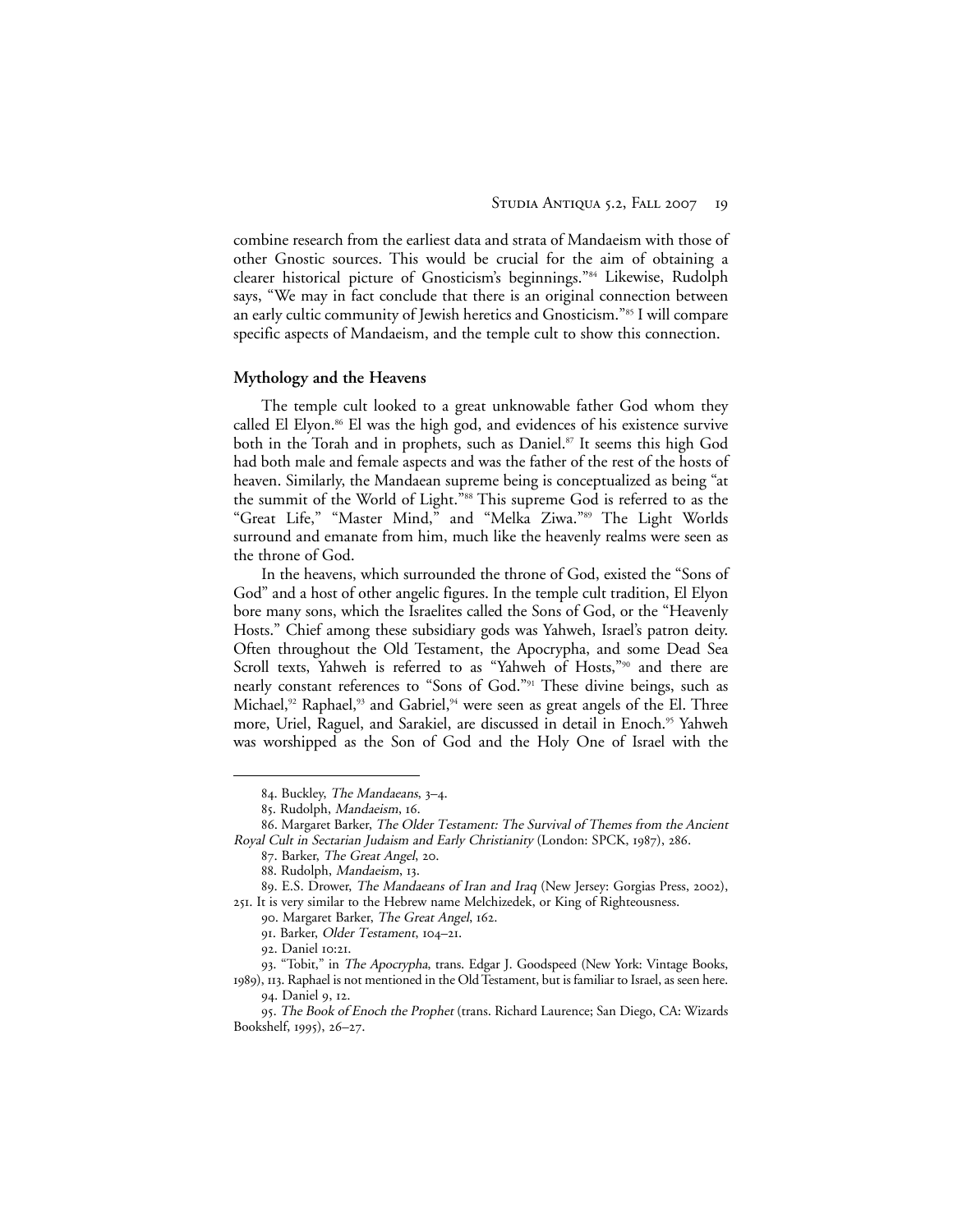implicit understanding that there were other holy ones, but they were not to be worshipped by Israel as was Yahweh. Also in the heavenly realms were female angelic deities which acted as consorts to the gods and Sons of God previously mentioned. Of these, we have record of Asherah, Sophia, and the Queen of Heaven.<sup>96</sup> The Queen of Heaven is seen as the consort of "The King,"<sup>97</sup> and Asherah as the consort of Yahweh.<sup>98</sup> Marriage was cast in a positive light among the Israelites partly because the Gods existed in a "marriage-like" state.

As El's throne was surrounded by cherubim and other angelic figures, the Great Life was surrounded by countless angelic beings known as uthra. The uthra were created by the Great Life.<sup>99</sup> They too were conceptualized as the children of the high god<sup>100</sup> and were thought to have their own godlike powers. They created the earth under the direction of the Great Life, acted as his messengers, interacted with earth, and preformed saving functions. The Mandaean sacred text Hauran Gawaita states that the Mandaeans "loved the lord Adonai" until the appearance of Christ.<sup>101</sup> Adonai, the Hebrew word for lord, is the title of Yahweh. Thus, the Mandaeans originally saw Yahweh as one of the uthra, much as did the Israelites. Another important uthra to the Mandaeans was Anos. Anos was a messianic uthra that came from the Worlds of Light to Jerusalem during the reign of Pilate, performing miracles and bringing a saving knowledge to many. The Ginza records:

On the contrary, Enos (Anos)-Uthra comes and proceeds to Jerusalem, clothed as with a garment in water-clouds. . . . He emerges and comes during the years of Pilate, king of the world. Enos-Uthra comes into the world with the powers of the sublime King of Light. He heals the sick and opens (the eyes of) the blind, makes the lepers clean, raises the crippled and the lame so that they can move, he makes the deaf and dumb to speak and gives life to the dead. He gains believers among the Jews and shows them that there is death and life, darkness and light, error and truth. He leads the Jews forth in the name of the sublime King of Light. 360 prophets go forth from the place Jerusalem.102

Anos came, much like the Jewish messiah, as a heavenly Messiah to bless and save his people. Uthra were paired in marriagelike partnerships. Mandaean tradition claims that the uthra created by Milka Ziwa had "female

<sup>96</sup>. Barker, The Great Angel, 52.

<sup>97</sup>. This king may have been El Elyon, or it may have been Yahweh. If it was Yahweh, it is possible that these three females were all titles for the same deity. See Barker, The Great Angel, 52.

<sup>98</sup>. Barker, The Great Angel, 53.

<sup>99</sup>. Drower, The Mandaeans of Iran and Iraq, 251.

<sup>100</sup>. Buckley, Mandaeans, 47. A quote from the Ginza, which references a prayer of Ruha's to the Great Life, asks, "My Father, my Father, Why didst Thou create me?"

<sup>101</sup>. Rudolph, Mandaeism, 4.

<sup>102</sup>. Gunduz, The Knowledge of Life, 106.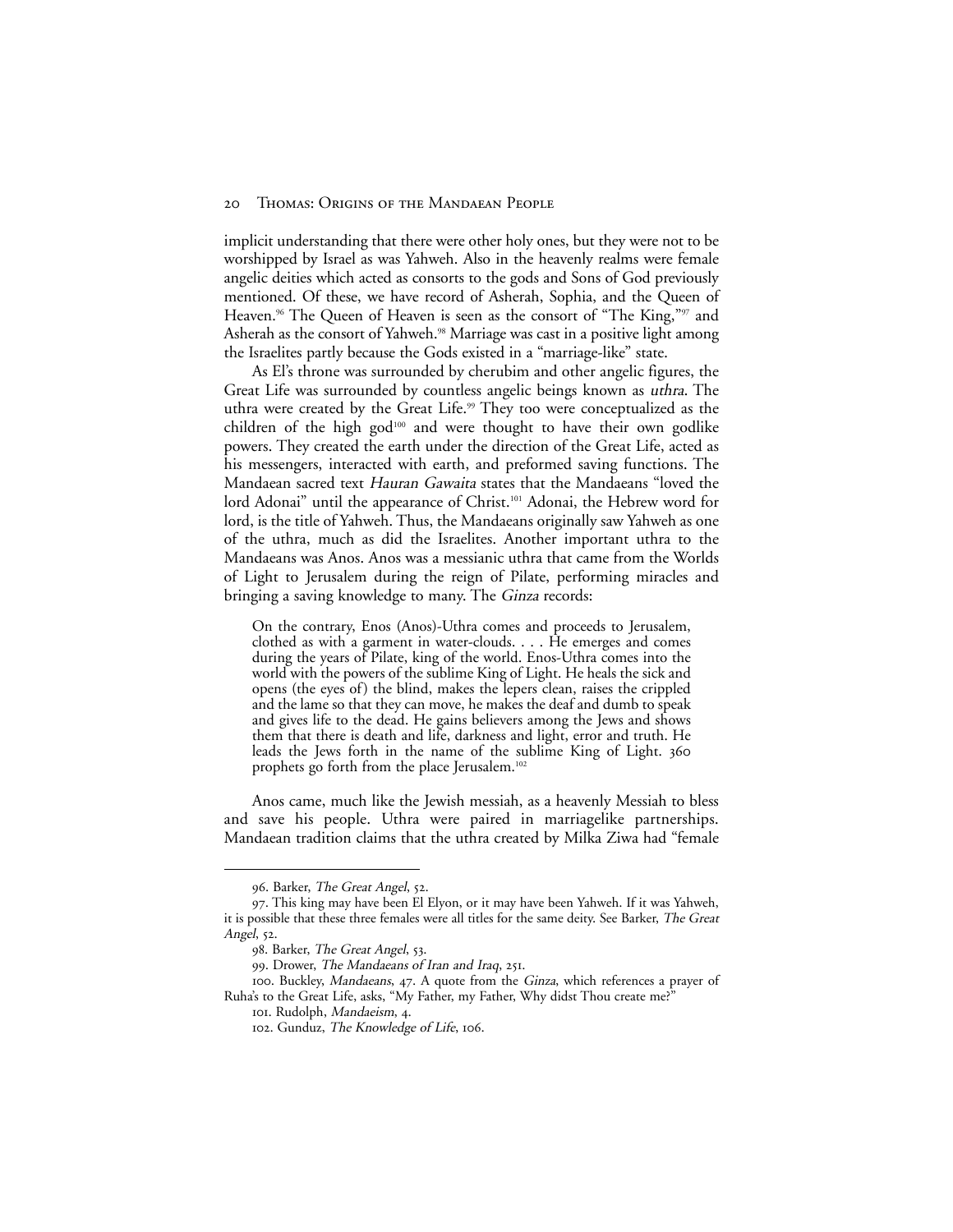compliments."103 Female uthra are referred to and revered by name, including Miriai (Mary)<sup>104</sup> and Ruha.<sup>105</sup> Both traditions, then, record a complex heavenly order consisting of a high god and many offspring. These lower deities act as angels, saviors, patron gods, and heavenly priests. They often exist within marriagelike partnership.

According to Mandaeism, everything that has been created on earth has a spiritual counterpart in the Worlds of Life: "Therefore, the early Adam and Adamites (descendants of Adam) are only the images of the heavenly Adam and Adamites. Consequently the salvation of the soul happens only when a soul leaves the earthly world and body and unites with its heavenly partner."106 The temple cult also portrayed a spiritual creation which preceded a physical creation. Barker states, "Later traditions knew that an elaborate heavenly world had been created before the material world and this heaven was totally integrated with this earth."107

The Mandaean tradition records that the supreme god, "deputed the governance of the material world which is a world of non-reality, and even its creation, to regents, spirits of power and purity . . . three hundred and sixty in number."108 Elsewhere in Mandaean literature, the creation happens as a result of the uthra moving away from the Great Life, and was brought about "by the demiurge Ptahil with the help of the dark powers."109 The concept, then, is that the world was created, as well as the body of man, by fallen angels in conjunction with the dark world. Ptahil's creation of the world, though, was under the direction of his father Hiwil Ziwa, the uthra most closely associated with this world and its inhabitants.<sup>110</sup>

Fallen or evil uthra play a large role in Mandaean mythology. They include Ruha, the Demiurge Pahtil, and, eventually, Adonai, as the fallen god of the Jews.111 The Mandaean Religion is defined by its strict conceptualization of

<sup>103</sup>. Drower, The Mandaeans of Iran and Iraq, 251.

<sup>104</sup>. Buckley, Mandaeans, 49–56. Miriai is identified as the mother of Jesus, the false Messiah, but she has traits of both the Virgin Mary and Mary Magdalene. She is seen as a convert to Mandaeism from Judaism and is even portrayed as a priestess at certain points. Eventually she is identified as an uthra in the World of Light.

<sup>105</sup>. Buckley, Mandaeans, 43–47. In this passage, Buckley expounds upon Ruha's role. Often she is seen as the root of evil, the creator of earth, the patron deity of Jerusalem, a child of the Great Life (and thus an Uthra), and even in a semi-messianic light. She is very much like Sophia, but the Mandaean literature does not provide an account of her "fall" as does Gnosticism with Sophia. Instead, it seems she was created by the Great Life in the world of Darkness, and there dwelt, though she was a child of the Great God.

<sup>106</sup>. Gunduz, The Knowledge of Life, 3.

<sup>107</sup>. Barker, The Great Angel, 7.

<sup>108</sup>. Drower, The Mandaeans of Iran and Iraq, 251.

<sup>109</sup>. Rudolph, Mandaeism, 14.

<sup>110.</sup> Drower, The Mandaeans of Iran and Iraq, 252.

<sup>111</sup>. Gunduz, Knowledge of Life, 94.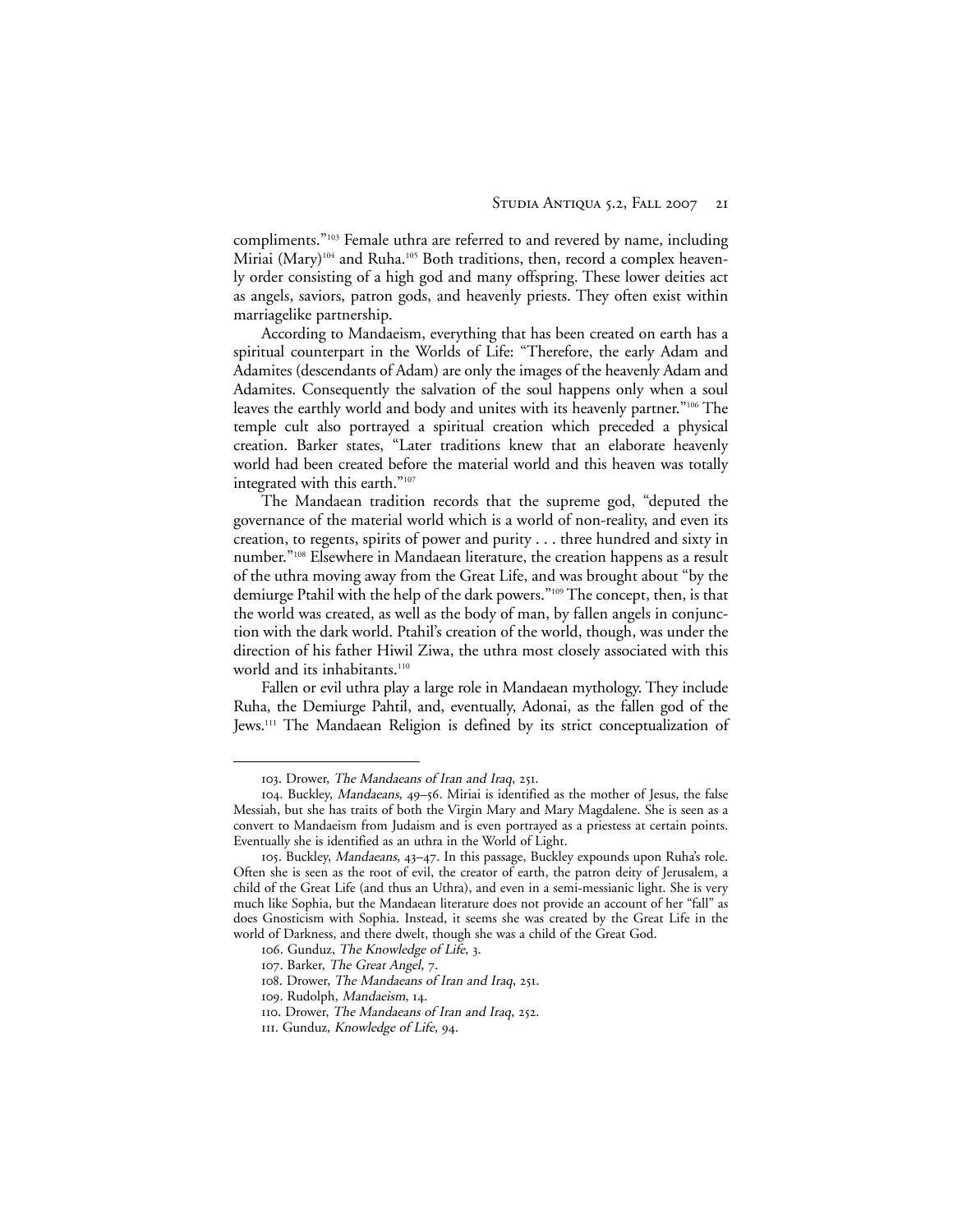dualism between Light World and the World of Darkness, the King of Light and the King of Darkness.112 Fallen angels ceased to be followers of the Great Life, and began to follow the King of Darkness. Similarly, a strong undercurrent of dualism is to be found in the temple cult between the Prince of Light, sometimes conceptualized as Michael or Melchizedek, and the Prince of Darkness called Satan. The temple cult also acknowledged fallen angels, including Lucifer. They believed in the concept that sin and evil was introduced into the world by a multitude of fallen angels known as the sons of heaven.<sup>113</sup>

#### **Ritual, Practices, and Doctrines**

The Israelite temple cult was focused in and around the temple of Solomon and its priesthood. At first glance, the rituals of the temple cult do not much seem to resemble the baptismal rituals of the Mandaeans, but a closer examination reveals amazingly similar parallels. Whereas the temple occupied the central place to the temple cult, that role is filled by the mandi, or ritual hut, in the Mandaean tradition. In early texts, these mandi were called "temples" or "tabernacles."114 The design of the hut is similar to that of the Israelite temple, albeit on a smaller scale, with a boundary wall that sets off the sacred space of the temple, a courtyard, through which flows a small man-made inlet from the river in which ordinances are preformed (possibly similar to the brazen sea in the Israelite temple),<sup>115</sup> and the sacred hut at the center. Within the hut complex, they make use of incense alters and offer sacrifices of doves, fowl and sheep. The sacrifices are ritually slain and baked for consumption.<sup>116</sup> They practice these and most other ordinances within their small temple complexes.

Paramount to the Mandaean ritual, and the most important feature of the mandi is the flowing water (yardne) in which rituals are performed. The purpose of the baptism ritual of the Mandaeans is to, "make contact with the worlds of light and their healing powers."<sup>117</sup> Lady Drower, the premier Mandaean scholar of this century, claimed that it was, "regarded not only as a symbol of life, but to a certain degree as life itself. . . . Immersion in the water is immersion in a life-fluid, and gives physical well-being, protection against the powers of death, and promise of everlasting life to the soul."118 Though the rite of baptism was likely practiced in the temple cult,<sup>119</sup> it cannot yet be proven

<sup>112</sup>. Gunduz, Knowledge of Life, 2.

<sup>113</sup>. <sup>1</sup> Enoch 6:2.

<sup>114</sup>. Rudolph, Mandaeism, 7–8.

<sup>115</sup>. Barker, The Gates of Heaven, 65.

<sup>116</sup>. Drower, The Mandaeans of Iran and Iraq, 135.

<sup>117</sup>. Rudolph, Mandaeism, 10.

<sup>118.</sup> Drower, Mandaeans of Iran and Iraq, 100.

<sup>119</sup>. This will be a major point of discussion later in the paper, when the followers of John the Baptist are discussed.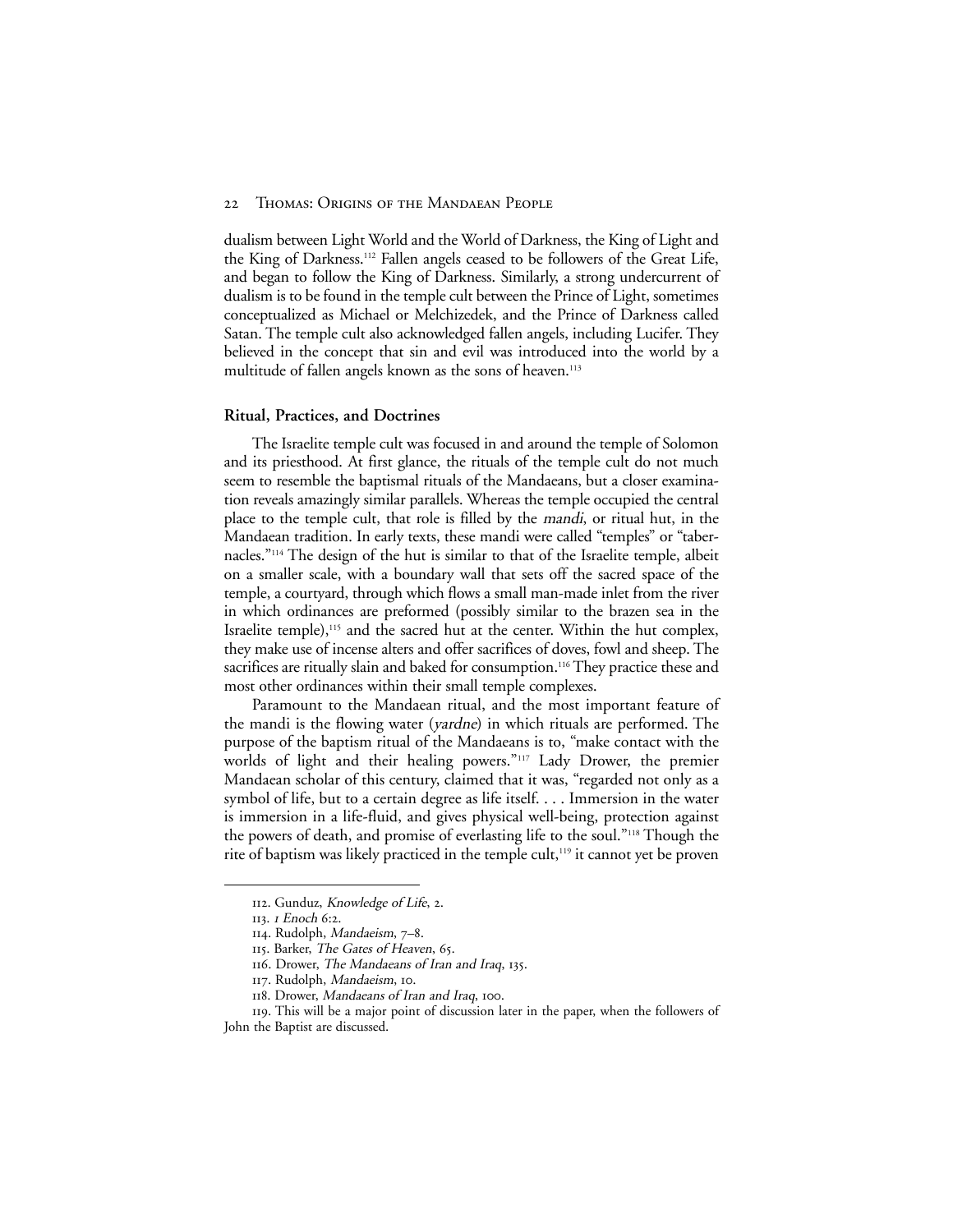to have been a part of the cult. However, Barker shows that water was used as a symbol among the temple cult in much the same way that water is used by the Mandaeans. The conceptualization of water among the temple cult is seen in the Psalms. "And thou make them drink of the river of thy pleasures. For with thee is the fountain of life; in thy light shall we see light."120 Also, she points out that, along with Isaiah, Joel, and Enoch, Ezekiel prophecies that on the Day of the Lord, water will flow from the door of the temple and towards the sea. It will heal the Dead Sea, making its waters sweet again, and cause life and prosperity.121 Here, and elsewhere, this water is representative of Yahweh, the Heavenly Messiah who would heal, bring life, and salvation. This "Living Water" role of Yahweh is identical to the role of purifying water in the Mandaean Tradition. The "Living Waters" of baptism are the only way a Mandaean can hope to enter the Worlds of Light, just as Yahweh's messianic role was seen by the temple cult as the only way by which the Israelites enter into the presence of God.

Mandaean priests represent the angelic uthra in their performance of the ordinances,122 Their ritual dress is very reminiscent of the ritual dress of the temple priests. It consist of a shirt (ksuya), a small patch piece stitched to the outer side of the right breast of the shirt (dasha), drawers (sharawala), and a stole and belt (or girdle). Also, a turban (burzinqa) is worn, which wraps around the head three times, with the end hanging over the left shoulder. Priests wear a crown of silk, a gold ring on the right little finger, and hold a staff.123 The white clothes, the headdress, girdle, robe, crown, and staff used to adorn Mandaean priest are similar to the ephod, robe, broidered coat, mitre, and girdle of the Israelite priests (Exod 28:4). Also similar are the means of ordaining priests between the two. In Mandaean Communities, priests have the same function as kings and are sometimes referred to as kings. In the performance of their ordinances, the priests represent the uthra. The Israelite temple cult included a priesthood of El Elyon, or priesthood of Melchizedek.124 This priesthood was a higher priesthood than held by the Levites or the sons of Aaron. The holders of this priesthood were the kings of Israel, who were also identified with Melchizedek<sup>125</sup> and represented Yahweh in the ordinances which they preformed. Much like the Mandaeans, then, the priests of the temple cult were seen as kings and represented heavenly beings in their priestly roles.

In the *Testament of Levi* (a heterodox Jewish text thought to have come from at least the second century b.c.e.) a vestment ordinance is described which

<sup>120</sup>. Ps 36:3–9.

<sup>121</sup>. Barker, The Gates of Heaven, 87. She quotes parts of Ezekiel 40–47.

<sup>122</sup>. Rudolph, Mandaeism, 6.

<sup>123</sup>. Drower, The Mandaeans of Iran and Iraq, 32.

<sup>124</sup>. Barker, The Great Angel, 88–89.

<sup>125</sup>. Barker, The Great Angel, 89.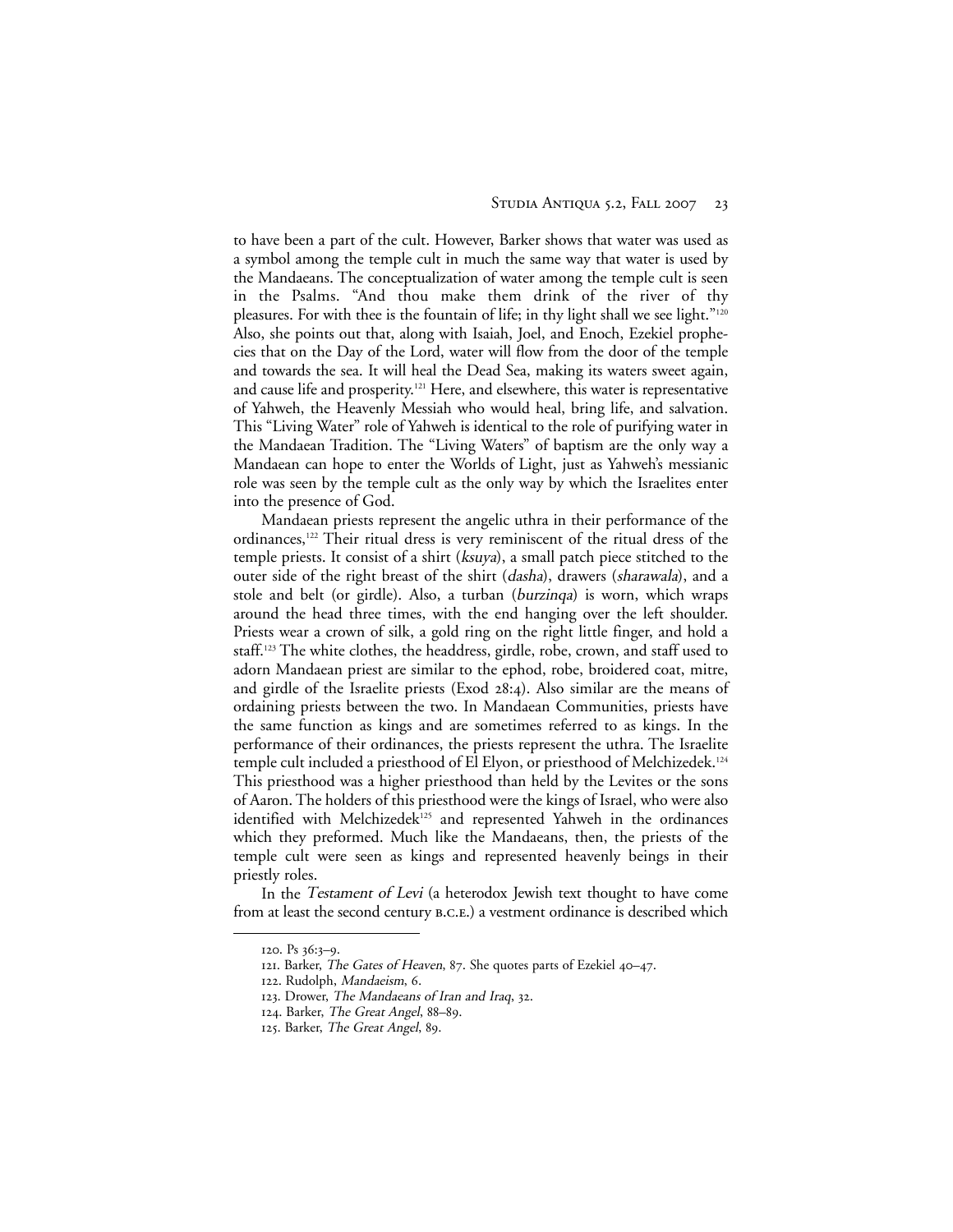included anointing with oil, washing the body, a ritual meal of bread and wine, clothing in priestly clothing, and the wearing of a sacred name.<sup>126</sup> The ordination of priests in the Mandaean tradition consists of a very lengthy ritual that includes intricate purification processes, animal sacrifice, baptism, and all the rituals that have been previously described as part of that.<sup>127</sup> Such rituals include all of the aspects of priestly ordination described in the Testament of Levi. In both traditions, the ordination to the priesthood is a symbolic ascent experience. It symbolically transforms the priest from being merely a man to becoming a celestial being. The Secrets of Enoch records the concept that after Enoch was clothed and washed and anointed by the heavenly beings (i.e., after he became a priest of El) he was "like one of his glorious ones."128 Because the rituals of the temple cult are mostly lost, it is beneficial to look at the rituals of Orthodox Judaism which are recorded early in the Bible. Parallels between ordination ritual of the Mandaean and the Jewish priests include foot washing, enthronement, laying on of hands, and ritual kissing.<sup>129</sup>

Melchizedek, as the archetypical high priest of El Elyon, is another interesting parallel between the two traditions. Barker states, "Melchizedek was central to the old royal cult. . . . It is quite clear that this priesthood operated within the mythology of the sons of Elyon, and the triumph of the royal son of God in Jerusalem. We should expect later references to Melchizedek to retain some memory of the cult of Elyon."130 His name, translated from Hebrew to mean "King of Righteousness," is very similar to the Mandaean name for the Great Life, Malka Ziwa. The word malka in the Mandaean tradition means "king,"131 and is cognate with the Hebrew word *melek*. The Mandaean word ziwa means radiance;<sup>132</sup> thus Malka Ziwa is the "King of Radiance," while Melchizedek is the "King of Righteousness." The similarity is striking, as are the similarities between the name of the Israelite God Yahweh (yhwh), and the Mandaean uthra, Yawer (ywr, which means "blindingly bright"). This seems especially remarkable when it is understood that "y" and "r" are interchangeable in the Mandaean script (giving a possible spelling  $vwv$ ).<sup>133</sup>

One of the most important aspects of the temple cult was its conceptualization of knowledge. The cult understood a carefully guarded heavenly

<sup>126</sup>. Margaret Barker, The Great High Priest: The Temple Roots of Christian Liturgy (London: T&T Clark Ltd., 2003), 128. She quotes a fragmentary version of the Testaments of Levi from the Dead Sea Scrolls, which I was unable to locate.

<sup>127</sup>. Drower, The Mandaeans of Iran and Iraq, 146–65.

<sup>128.</sup> The Secrets of Enoch 22:9, in The Lost Books of the Bible and the Forgotten Books of Eden (Newfoundland: Alpha House Inc., 1927), 89.

<sup>129</sup>. Gunduz, The Knowledge of Life, 97–98.

<sup>130</sup>. Barker, The Older Testament, 257.

<sup>131</sup>. Drower, The Mandaeans of Iran and Iraq, 78.

<sup>132</sup>. Drower, The Mandaeans of Iran and Iraq, 73.

<sup>133</sup>. Drower, The Mandaeans of Iran and Iraq, 29.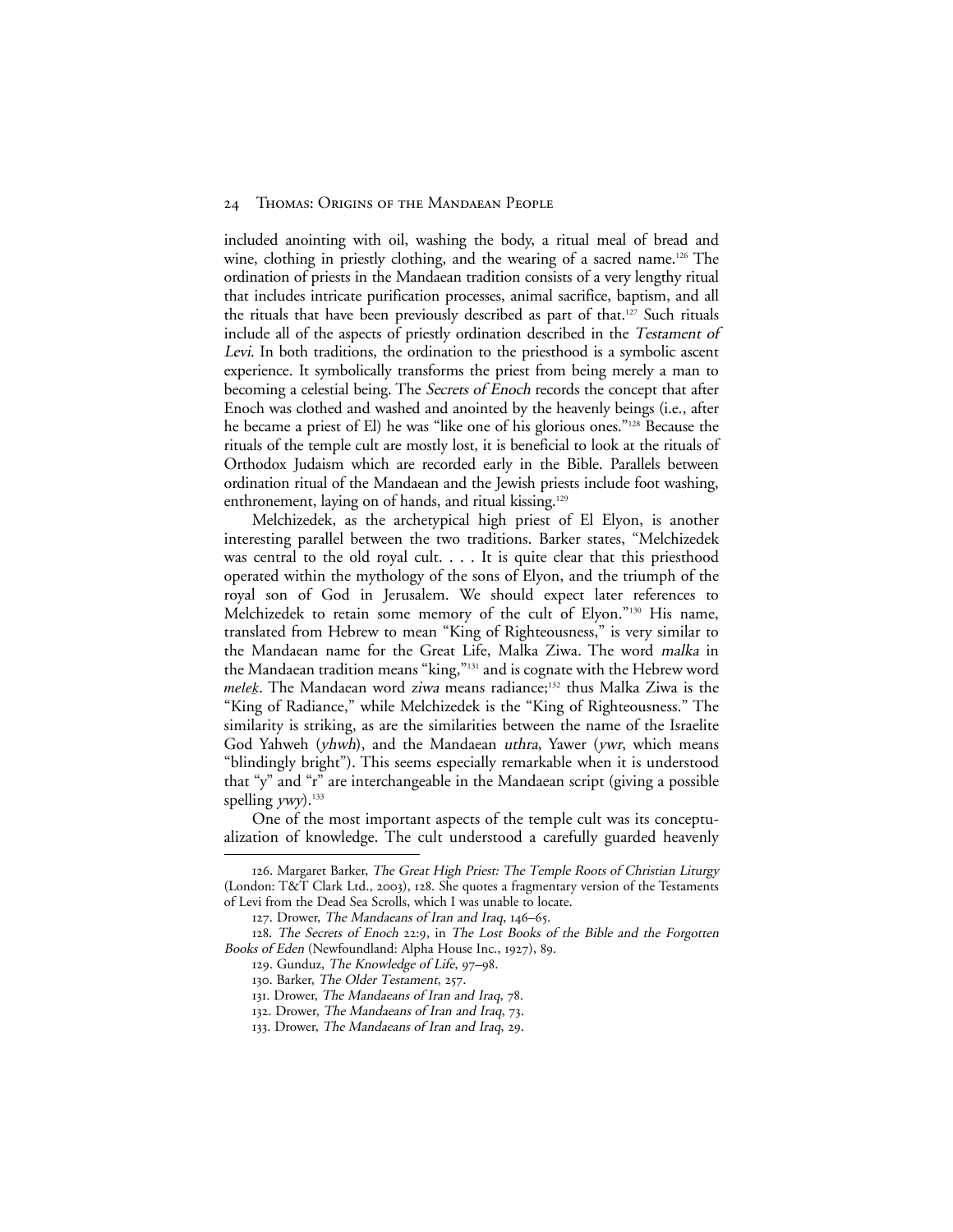knowledge that could cause man to become like the gods.<sup>134</sup> This concept is what is illustrated in the account of the Adam and Eve in Genesis, when El said, "Behold, the man is become as one of us, to know good and evil."<sup>135</sup> This knowledge is again referred to in the account of the Watchers imparting their heavenly knowledge to mankind, teaching them secrets previously known only to the gods.136 The cult understood that, "Wisdom, i.e., the Spirit, transformed human beings and made them like God."137 Such a concept is also central to Mandaeism. They conceptualize that celestial uthras (including the aforementioned Anos-Uthra) teach believers the knowledge necessary to gain salvation.

After the fall of the soul or the "inner Adam" into the body or "trunk" of Adam. . . . Manda dHayye (an uthra whose name means "Knowledge of Life") came to Adam and taught him the mysteries of the cosmos and the cult-rites. In this way, Adam received "knowledge" (manda) and redemption. "Salvation" or "redemption" (purqana) by means of knowledge and cultic action is brought about in the ascension of the soul (masiqta) to its native realm of light.<sup>138</sup>

It was only through this saving knowledge that the soul was able to travel through the cosmos past the watchtowers and into the Worlds of Light, thus becoming an uthra. Here an angelic figure provides Adam with the knowledge necessary to become a Light World being, or to become like the gods (uthra). It is here apparent just how much the Gnosticism of Mandaeism and the protognosticism of the temple cult have in common. Along with this, there a belief among the Mandaeans and the temple cult in a day of judgment.

Among the Mandaeans, a ritual hand clasp finalizes the baptismal ordinance, called the "giving kusta," or "truth." Its name implies that this kusta is an essential part of the saving Wisdom. It cannot be said for certain if the temple cult had such a practice or not, though the concept is seen in many other similar religions and organizations throughout western history.139

In the temple cult, wisdom was the means whereby wise men were able to ascend through the heavenly realms in a *merkabah* experience and be presented into the presence of El Elyon. This divine ascent experience usually is described in terms of the temple, and is associated with the Holy of Holies and

<sup>134</sup>. Margaret Barker, The Great Angel, 164.

<sup>135</sup>. Genesis 3:22.

<sup>136</sup>. <sup>1</sup> Enoch 8:1–3.

<sup>137.</sup> Margaret Barker, On Earth As it is in Heaven: Temple Symbolism in the New Testament (Edinburgh: T&T Clark, 1996), 31.

<sup>138</sup>. Rudolph, Mandaeism, 14–15.

<sup>139</sup>. This kusta is identical to the first Masonic hand-clasp. It is also reminiscent of the dexiosis seen on Greek and Roman funerary art, the art associated with the Eleusinian Mysteries, and the records preserved regarding the rituals of Mithraism.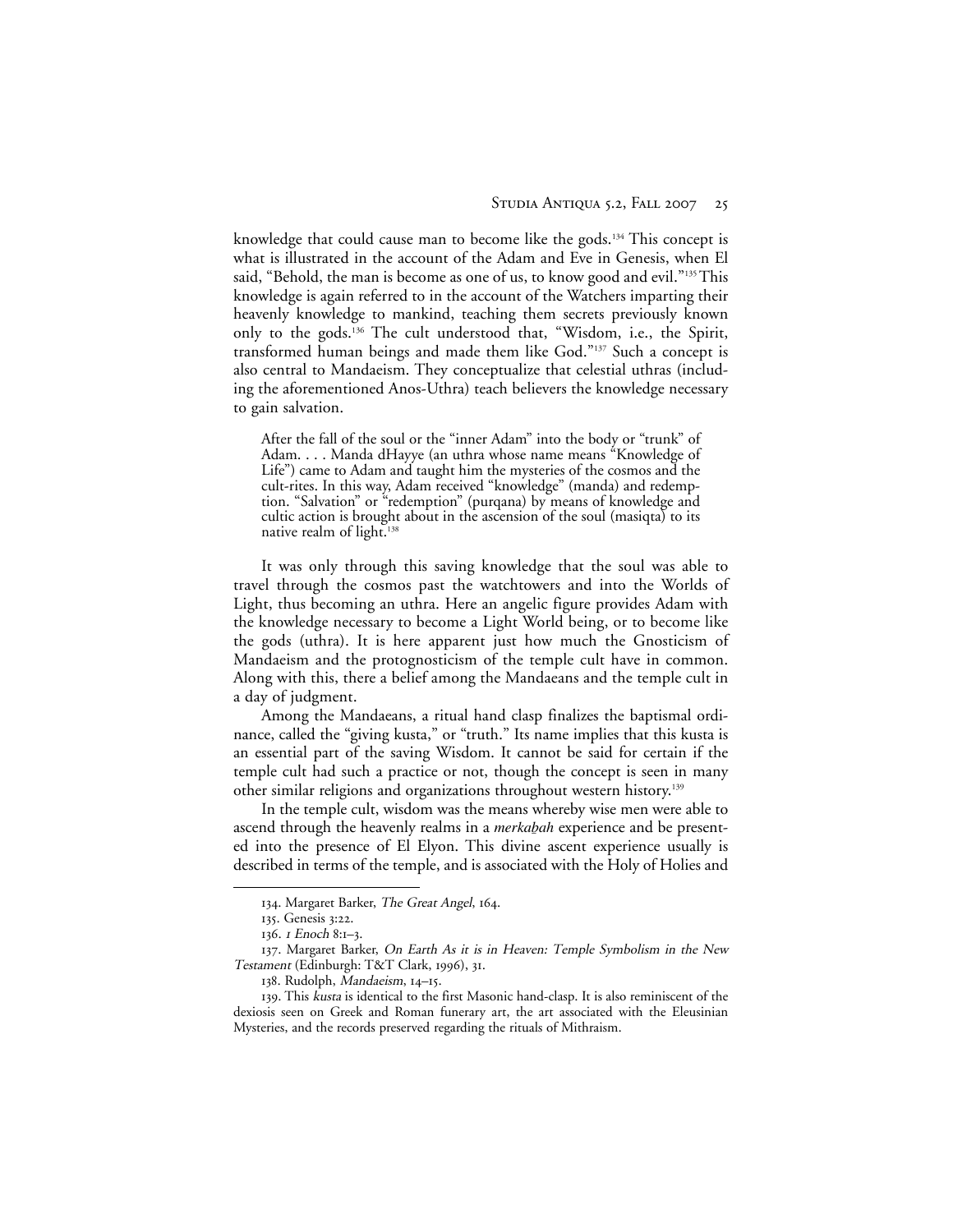the priesthood of El Elyon. Such theophanies are referred to multiple times in the Old Testament, Enoch, and other pseudepigraphical works which preserve traditions of the temple cult. A similar *merkabah* experience is related in the Mandaean Book of John, when recounting the vision of Zacharias in regard to the birth of John: "Fire burned in Old Father Zakhria; three heaven-lights appeared. The sun sank and the lights rose. Fire lit up the house of the people, smoke rose over the temple. A quaking quaked in the Throne-chariot (merkabah, i.e. heaven) so that Earth removed from her seat. A star flew down into Judea, a star flew down into Jerusalem. The sun appeared by night, and the moon rose by day."140 Zachariah here has an ascent experience in which he describes bodies of light and a vision foretelling the birth of John. It is very reminiscent of the other mystical wisdom ascent accounts.

In addition to these similarities, it must be remembered that much of the ordinances and practices of the temple cult have not survived intact. Therefore, it is impossible to present a complete picture of the practices and rituals of the cult. It is most probable that there were other ordinances, rituals and beliefs of the temple cult than what have here been covered. Using the information that is available, differences between the two can be seen. These differences do not testify that they are different traditions, but rather that there is a 2,500-year separation between modern Mandaeism and the ancient temple cult. In that time, the common tradition has been influenced by Egyptian magic, middle-Platonism, Orthodox Christianity, Hellenistic mystery cults, Babylonian cults, Zoroastrianism, and Islam. With such separation, it is remarkable that so much has stayed the same. In light of all of this evidence, it seems obvious that the origins of Mandaeism lie in the temple cult of Israel.

I realize that the conclusions at which I have arrived are not definitive. They cannot be specifically proven because no documents or archeological date exists to do so. However, with the evidence linking Mandaeism to the Israelite temple cult which has been presented through this paper, I feel that a fairly accurate portrayal of Mandaeism's progression has been traced.

Despite being diluted for more than two thousand years, the tradition seems clear. The temple cult of Jerusalem, as it appeared in ancient Israel, was nearly destroyed by Josiah's reforms. However, the tradition survived over the next six hundred years in one form or another and was still being practiced, to some extent, by the Essenes and Nasarenes in Judah just prior to the advent of Christianity. John the Baptist and Jesus Christ were likely either born into or adopted this tradition and used it as the backdrop for their teachings. After John's death, it would appear that the Nasarenes who revered him as a prophet mingled with some outside influences and began to be persecuted by the Jews

<sup>140</sup>. G. R. S. Mead, The Gnostic John The Baptizer: Selections from the Mandaean John-Book (London: John M. Watkins, 1924) 35–36. This is part of an extended excerpt from the Mandaean Book of John.